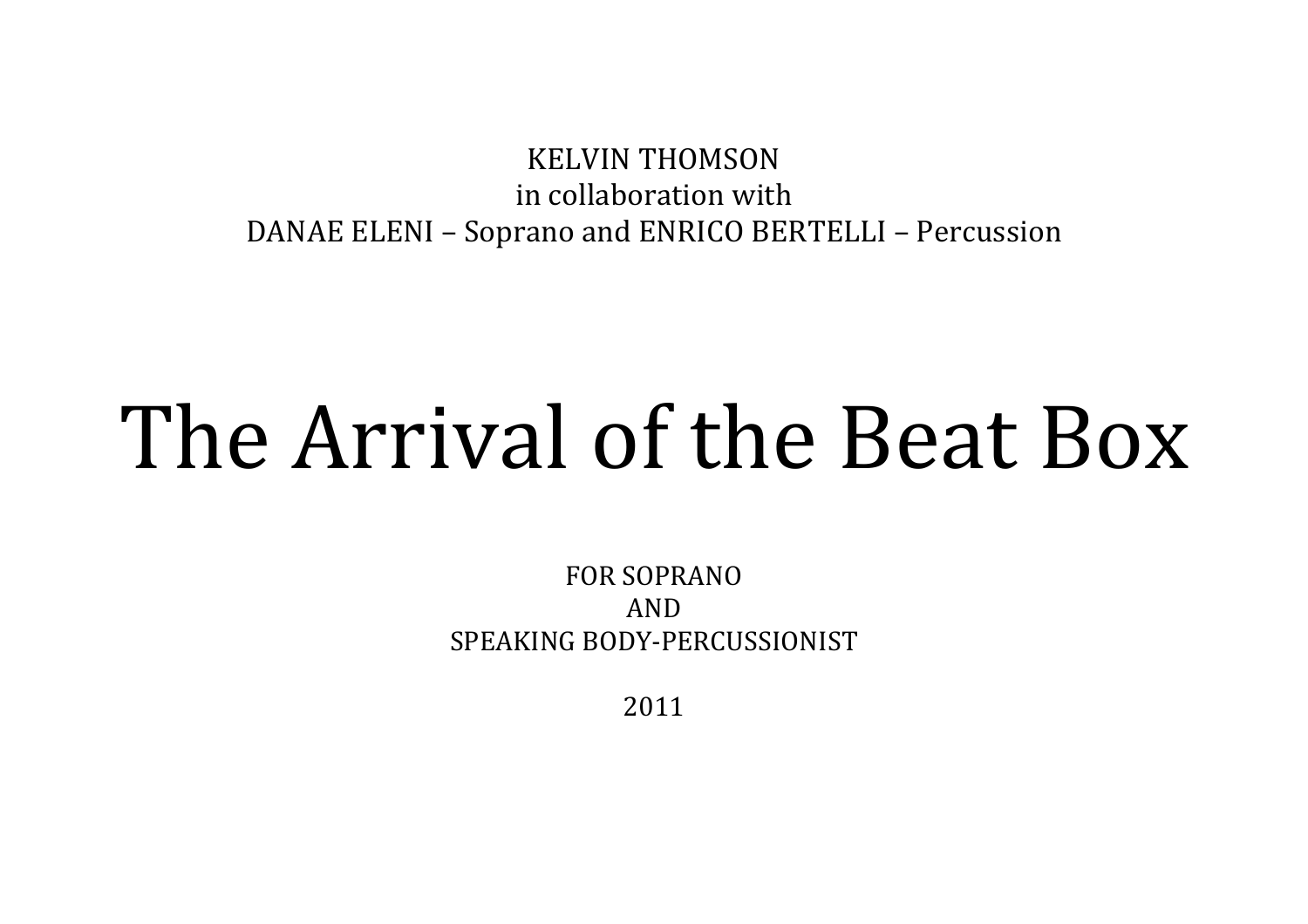# Composed for the Second Athens Performer/Composer Conference 14th/15th October 2011

Duration: approx. 10:00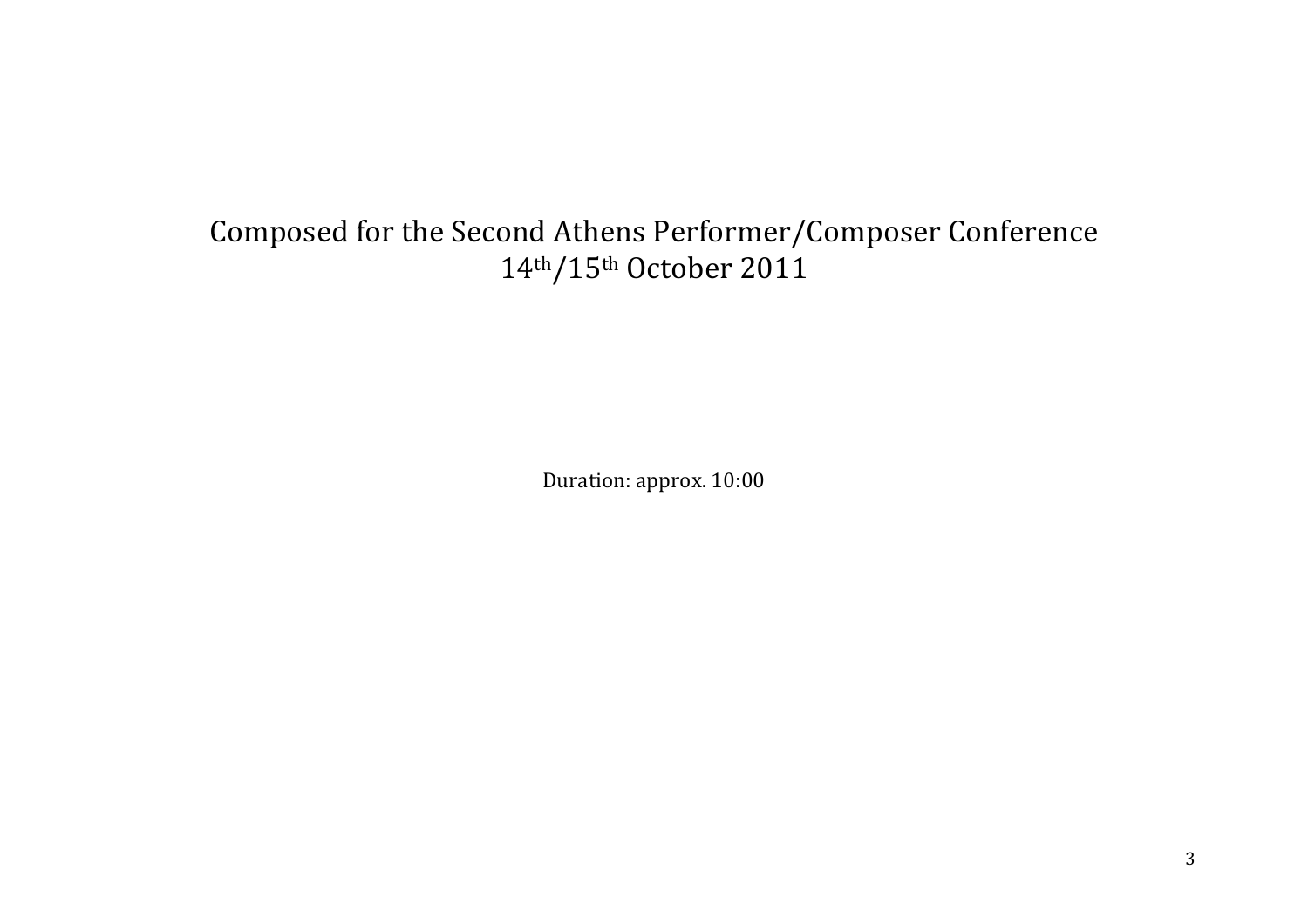# NOTES:

*The Arrival of the Beat Box* is a theatrical musical dialogue containing alternating 'improvised' and 'set' elements. Performers are encouraged to express their own unique personalities and musical background through their interpretation of the score and guidance notes.

The Speaking Body-Percussionist follows the structure of the *nomos*, an Ancient Greek symposium song.

1. *eparcha* : statement of rules 2: *metarcha*: basic tuning and rhythm to be employed 3: *katatropa*: first development 4: *metakatatropa*: second development 5: *omphalos:* central point 6: *sphragis:* conclusion in which poet refers to himself 7: *epilogus:* coda

The texts in the seven *nomos* sections are drawn from Socrates, Pindar and Timotheus (reputedly the master of the *nomos*) and are examples of Ancient Greek 'bee' metaphors.

The Soprano follows the narrative of Sylvia Plath's poem *The Arrival of the Bee Box*. The original words of the poem have been transformed by various methods.

- Vs. 1/6 Reversed lyrics Vs. 2/5 Soprano sings vowels, Percussionist Beatboxes consonants Vs. 3/4 Greek translation
- Vs. 7 Original English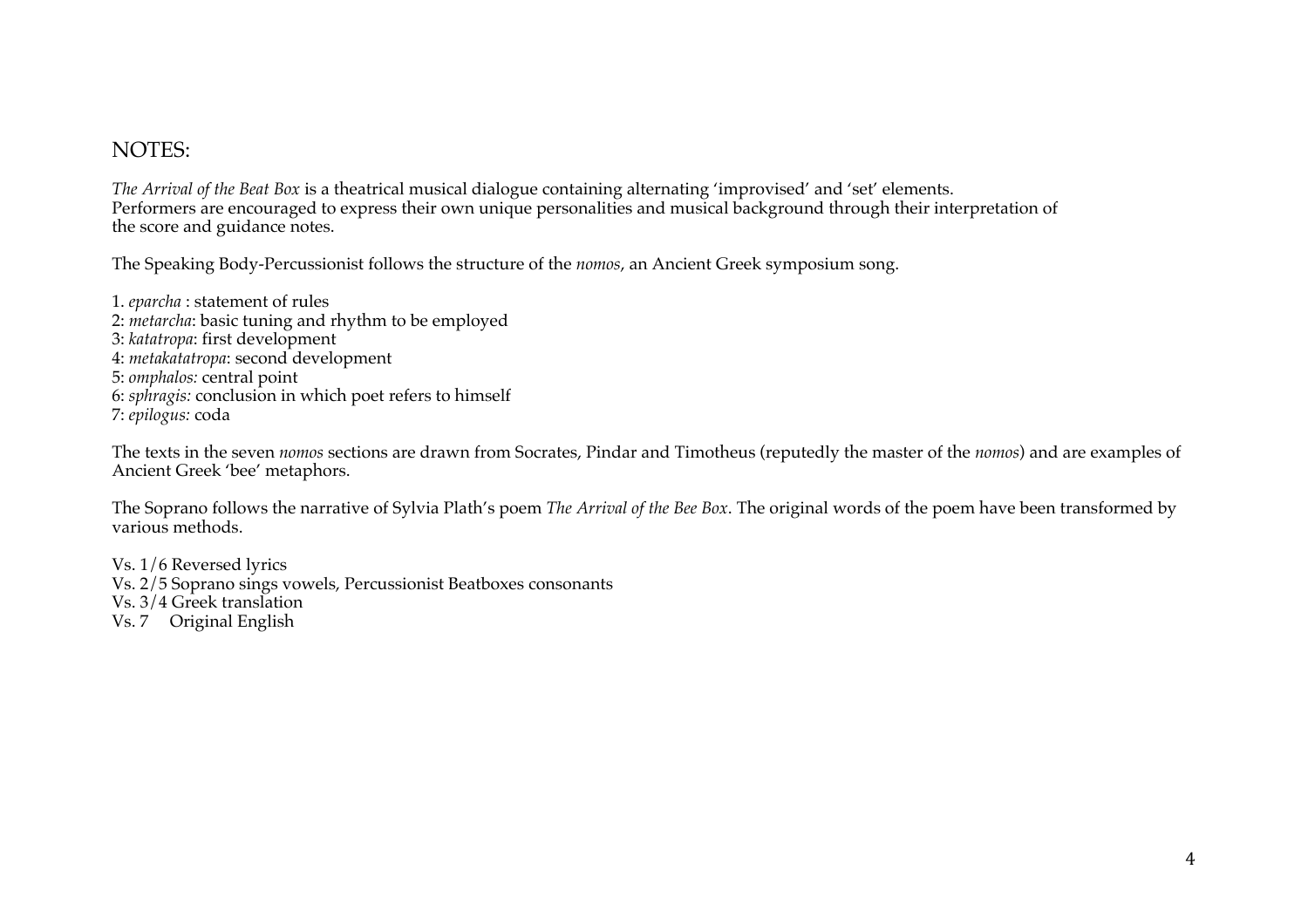# 1. PERFORMANCE MATERIALS:

Prop: a small box. This should be placed on a stand, centrally between the two performers as a 'silent presence'. It should be at a convenient height for the performers to make gestures towards.

A tuning fork or other method of generating pitch A-440, preferably a bell-like 'ping' sound.

A stopwatch.

# 2. TIMING AND TUNING:

The performers are encouraged to create a time-keeping method and allocate time-keeping responsibilities according to convenience. The cumulative time-line is noted in square brackets, next to the rehearsal letter at the beginning of each section. The duration of improvised sections is marked in seconds centrally, at the top of relevant pages.

The Soprano is encouraged to use a tuning fork and to incorporate this theatrically.

It is also possible to create a buzzing sound by allowing the struck tuning fork to vibrate against a sheet of paper. This can be used where appropriate.

# 3. THE SCORE:

The score contains alternating hybrid traditional/experimental and traditional notation. The following abbreviations are used throughout:

[ST] - Spoken text; [BB] – Beatbox; [BP] - Body percussion; [G] – Gestures; [SV] - Stylised vocalisation

Sections A, C, E, G, I, K, M are in the hybrid form. These sections contain 'scripts' with lines to be spoken by each performer. Sections B, D, F, H, J, L, N are in traditional notation.

Further specific information for each performer is to be found below.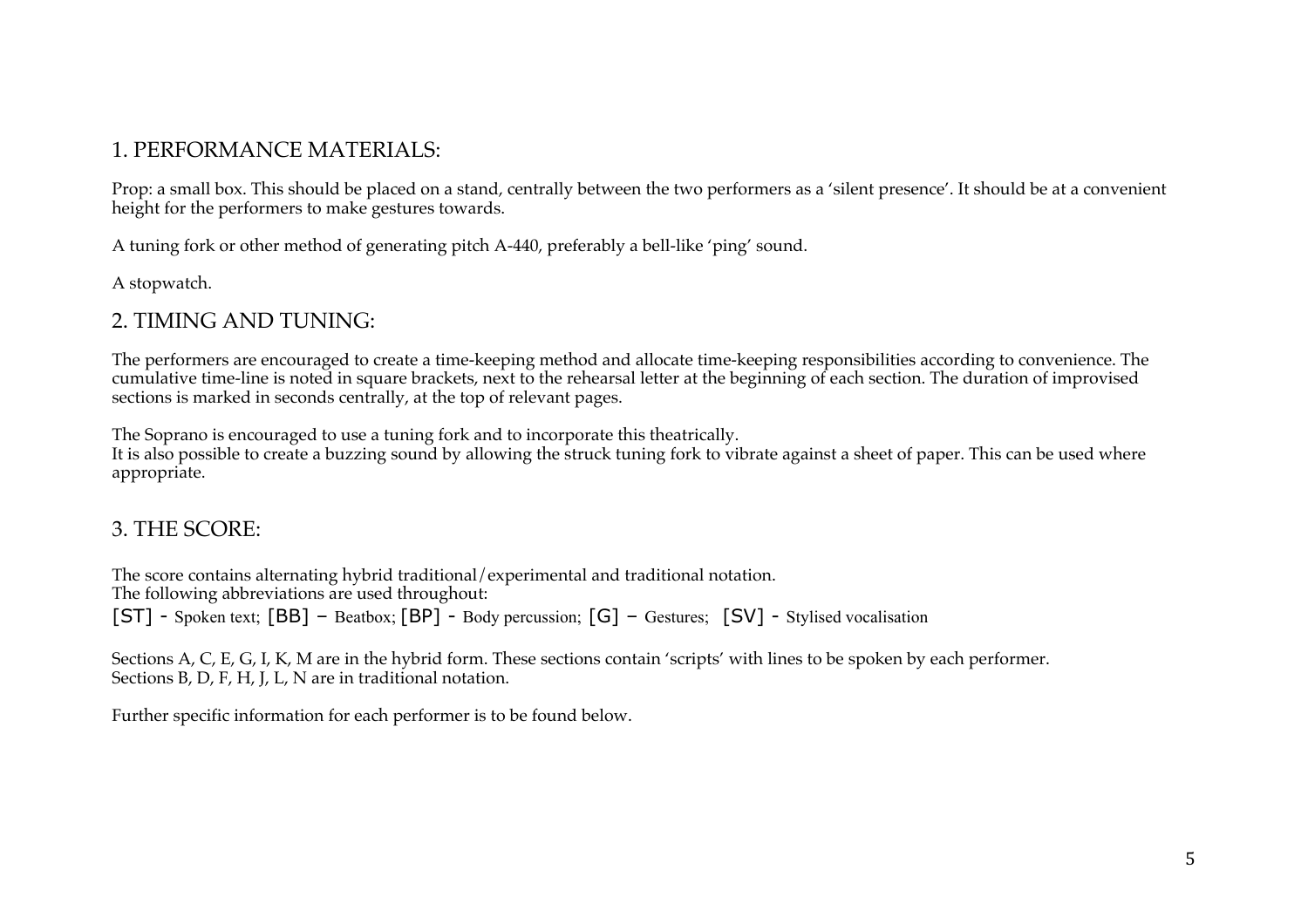# 3. SOPRANO PERFORMANCE NOTES

# **Sections A, C, E, G, I, K, M:**

## **Stylised Vocalisation [SV]**

Script lines are to be spoken using the stylised vocalisation approaches of e.g. Cathy Berberian and Martine Viard. It is intended to be an improvised form of *Sprechgesang*. This has not been notated as the Soprano is encouraged to formulate a unique personal response to the texts. The 'Table of Twelve Emotions' below may be used as a source of expression. The table is compiled from expression markings in sections B, D, F, H, J, L, N. The Soprano may attach her choice of dynamics, pitch registers and tempo to each emotion.

The Soprano is encouraged to interact with the Percussionist by responding, repeating, interrupting and so on.

#### **TABLE OF TWELVE EMOTIONS**

| calmly                               | jokingly | lovingly | annoved               |
|--------------------------------------|----------|----------|-----------------------|
| fearfully                            | lullaby  |          | curiously   ominously |
| vindictively   frantically   deluded |          |          | finally accepting     |

## **Sections B, D, F, H, J, L, N:**

These sections follow the narrative trajectory of *The Arrival of the Bee Box*, by Sylvia Plath. The Soprano is encouraged to express her interpretation of the narrative throughout. A slightly 'breathy' sound is preferred in quiet sections. Pitch organisation is based on the following 12 tone row with the usual retrograde and inversion permutations:



### **Notation of transformed words:**

**Sections B and L:** The required sounds to be sung are shown in IPA (International Phonetic Alphabet) symbols. The sounds are formed from reversed words that are shown in English italics below the IPA symbols.

**Sections C and J:** The required sounds to be sung are vowels only and are shown in IPA symbols.

**Sections F and H:** The lyrics to be sung are in Greek symbols above italicized English transliteration.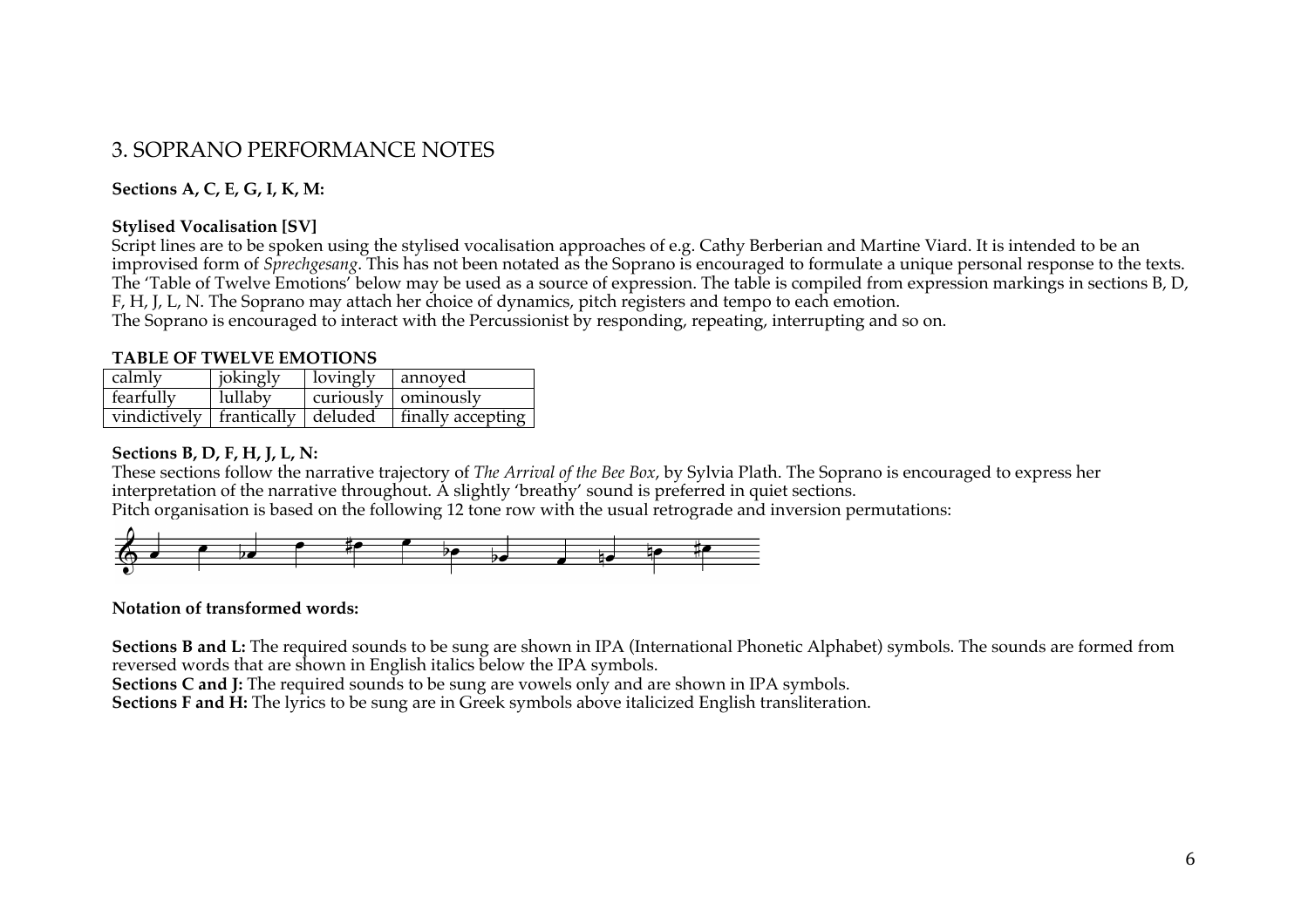# 4. PERCUSSION PERFORMANCE NOTES

- **1. Spoken Text [ST]**  normal speech delivery and/or 'rapping'
- **2. Beatbox [BB]**  e.g. Shlomo.
- **3. Body Percussion [BP]**  e.g. Keith Terry and Enrico Bertelli. Notated as follows:



**4. Combined Spoken Text and Body Percussion [ST+BP] –** Speaking and playing simultaneously. Bertelli's interpretation of Francois Sarhan's *Homework II* is an example. Vingko Globokar's *Toucher* is another example, although it incorporates real percussion instruments.

**5. Gestures [G]** – expressive hand gestures used to underscore spoken text or to emulate the playing of 'air' percussion/other instruments. The following list is intended as an example, rather than prescriptive:

#### **LIST OF 12 GESTURES**

| 1. Copyright Gesture (left hand -stop-sign, right hand - 'Royal' Wave) | Techniques:                                                     |
|------------------------------------------------------------------------|-----------------------------------------------------------------|
| 2. Dumbbell (forearm vertical lift, palm down)                         | 8. Percussion Rolls                                             |
| <b>Percussion instruments:</b>                                         | 9. Choked Cymbal                                                |
| 3. Bells (index, middle finger)                                        | 10. Elbow Gliss. (Left elbow on drum, Right hand plays on head) |
| 4. Guiro (scrape to right)                                             | Other instruments:                                              |
| 5. Finger Cymbals (two hands, 'tea-party' little fingers)              | 11. 'Air' Guitar                                                |
| 6. Drum-Kit                                                            | 12. Piano sideways, (two octave ascending scale                 |
| 7. Tuning Fork                                                         | ending with 'chucking in the bin' motion)                       |
|                                                                        |                                                                 |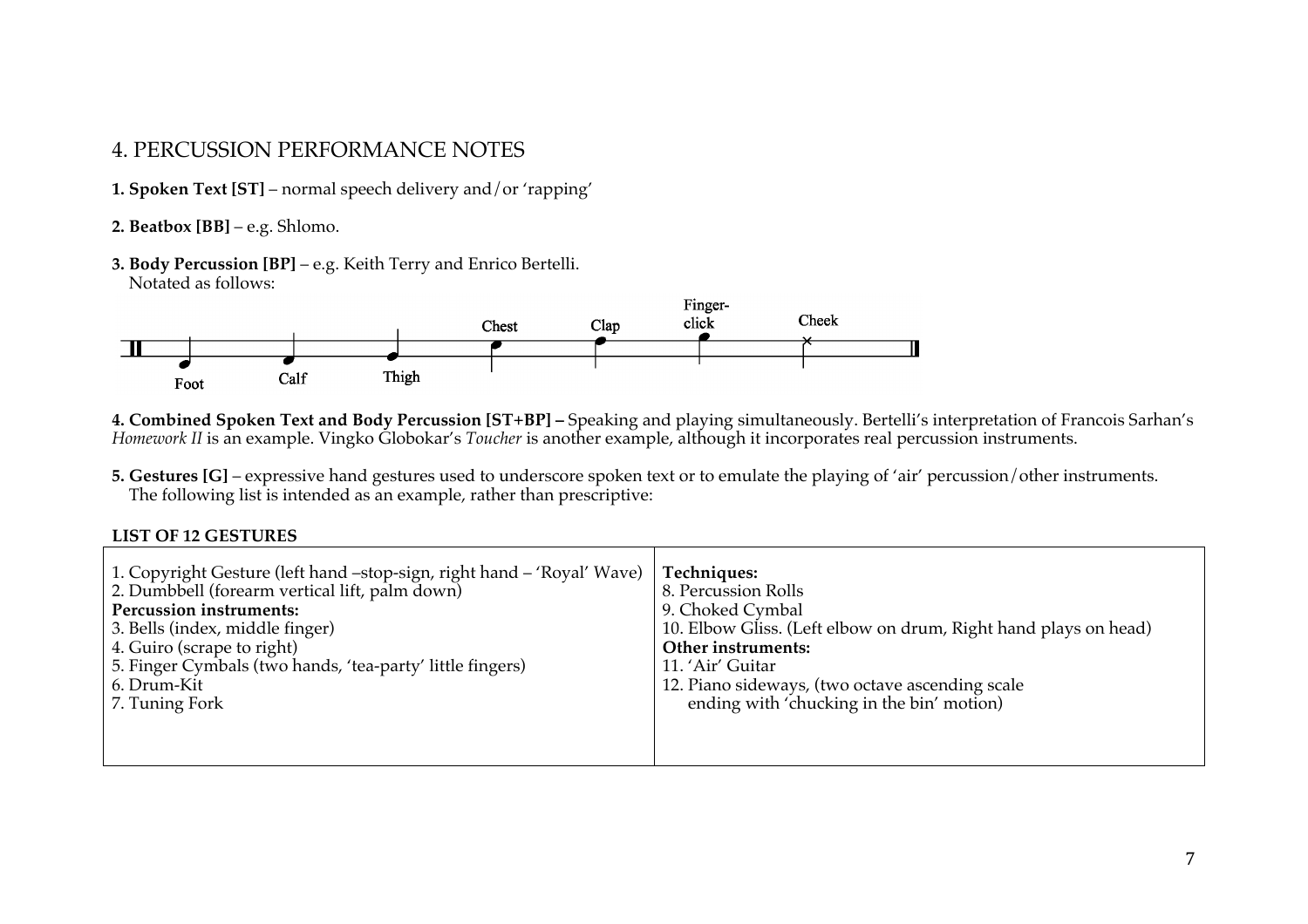# **Sections C, E, G, I, K:**

The Percussionist is encouraged to utilise the following rhythm grid of 11 x 11-stroke beats as a starting point for rhythmic approaches. These should be selected, developed and used as a unifying thread to improvisational approaches throughout. Emphasise the first beat of each grouping: e.g.  $2 + 2 + 7 = 12 / 12 / 1234567$ 

These sections contain three suggested grooves. These can be played in full, or used as a source of ideas for a fragmented approach.

## **11x11 RHYTHM GRID**

|             |                         | $2+2+7$   2 + 2 + 5 + 2   2 + 2 + 3 + 2 + 2 |
|-------------|-------------------------|---------------------------------------------|
|             | $2+7+2$ $2+5+2+2$       |                                             |
|             | $3+3+5$   2 + 3 + 3 + 3 |                                             |
|             | $13+5+3$ $13+2+2+2$     |                                             |
| $15+3+3$    |                         |                                             |
| $7 + 2 + 2$ |                         |                                             |

In these sections, the Percussionist may repeat, 'loop' or 'stutter' sections of the scripts.

For example, in section **C**, the phrase: 'certain gardens and groves' could become: 'cer – t ain gardens, certain – gar – dens, gar – dens – and - groves, and groves'

# **Sections B, D, F, H, J, L, N:**

See note to Soprano above. The Percussionist is to 'underscore' the moods of the narrative trajectory. The Percussionist may also refer to the 'Table of Twelve Emotions'.

# 5. GENERAL PERFORMANCE NOTES

# **Sections D and J**

Although each section has a separate part for each performer, the parts are to be performed simultaneously. The parts do not need to be synchronized. The Soprano may direct the Percussionist to stop at the end of these sections.

# **Section M**

This section contains a short 'script' for the Percussionist. This is followed by a silent mime section, during which each performer makes a series of gestures drawn from the 'List of Twelve Gestures'.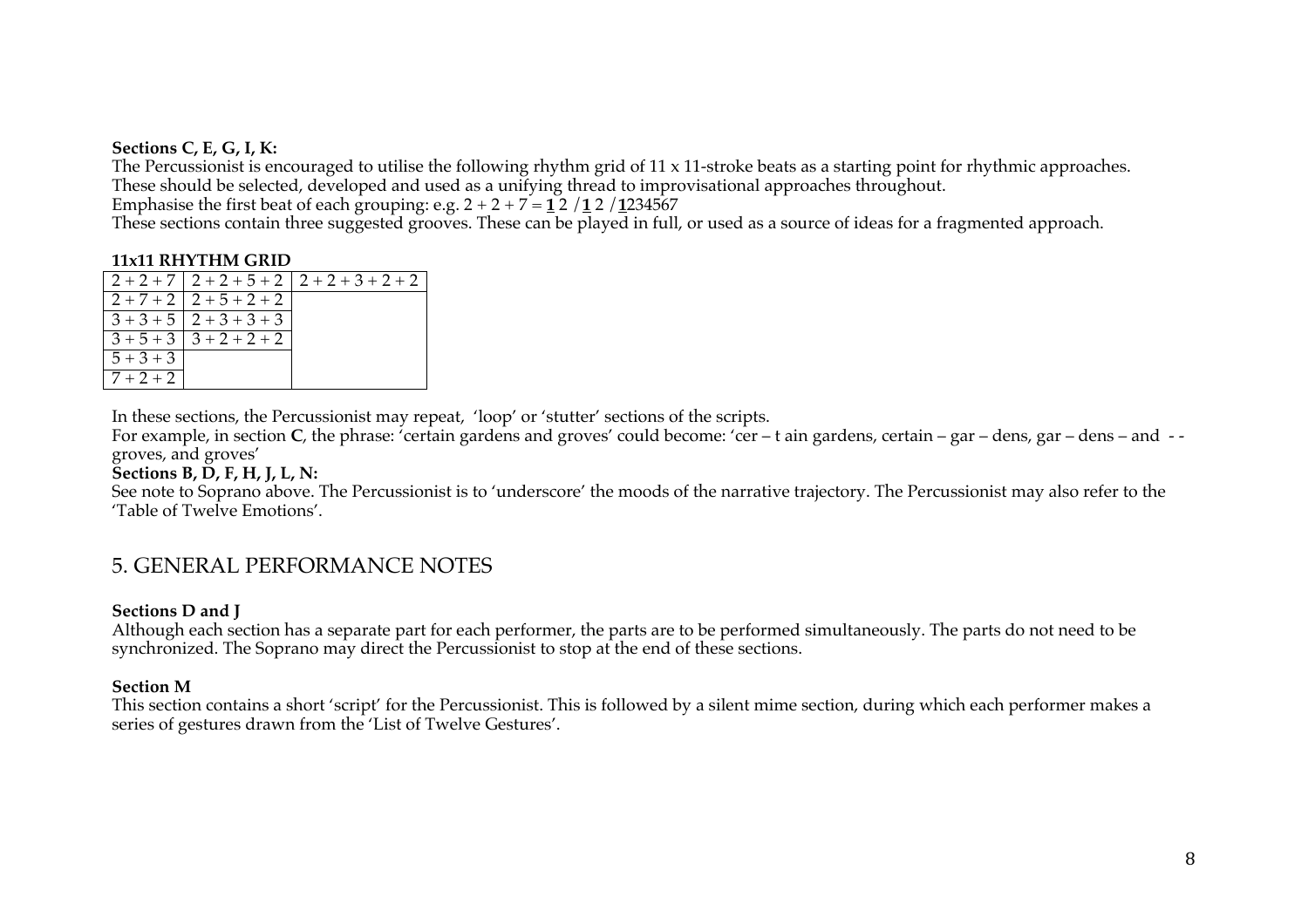# **TEXTS**

(Note that the untransformed words from *The Arrival of the Bee Box* are reproduced here for the purposes of non-commercial research. Other texts are in the public domain.)

# **A**

PERC: 1.Eparcha : statement of rules. Copyright is a *property* right that subsists in a number of works.

It is not necessary to register copyright it arises automatically.

 The copyright work must be in a material form, however, in order to be protected - copyright is not a right in ideas, it protects the *expression*  of an idea.

SOP: Sylvia Plath ( $11^{th}$  Feb,  $1932 - 27^{th}$  Oct, 1963)

PERC: Copyright in original musical, literary, dramatic and artistic works lasts until 70 years after the death of the author. The Copyright, Designs and Patents Act 1988 allows a number of uses of copyright works without the permission of the copyright owner in certain specific circumstances. There are two distinct types of permitted acts, fair dealing and exceptions.

SOP: 'The Box is only temporary.' Sylvia Plath - from *The Arrival of the Bee Box* (1962).

PERC:

Fair Dealing

The fair dealing exceptions are fairly limited and exist for the purposes of:

• Non-commercial research and private study

SOP: 'If neurotic is wanting two mutually exclusive things at one and the same time, then I'm neurotic as hell.

 I'll be flying back and forth between one mutually exclusive thing and another for the rest of my days.' Sylvia Plath - from *The Bell Jar*  (pub.1963).

#### **B**

I ordered this, clean wood box Square as a chair and almost too heavy to lift. I would say it was the coffin of a midget Or a square baby Were there not such a din in it.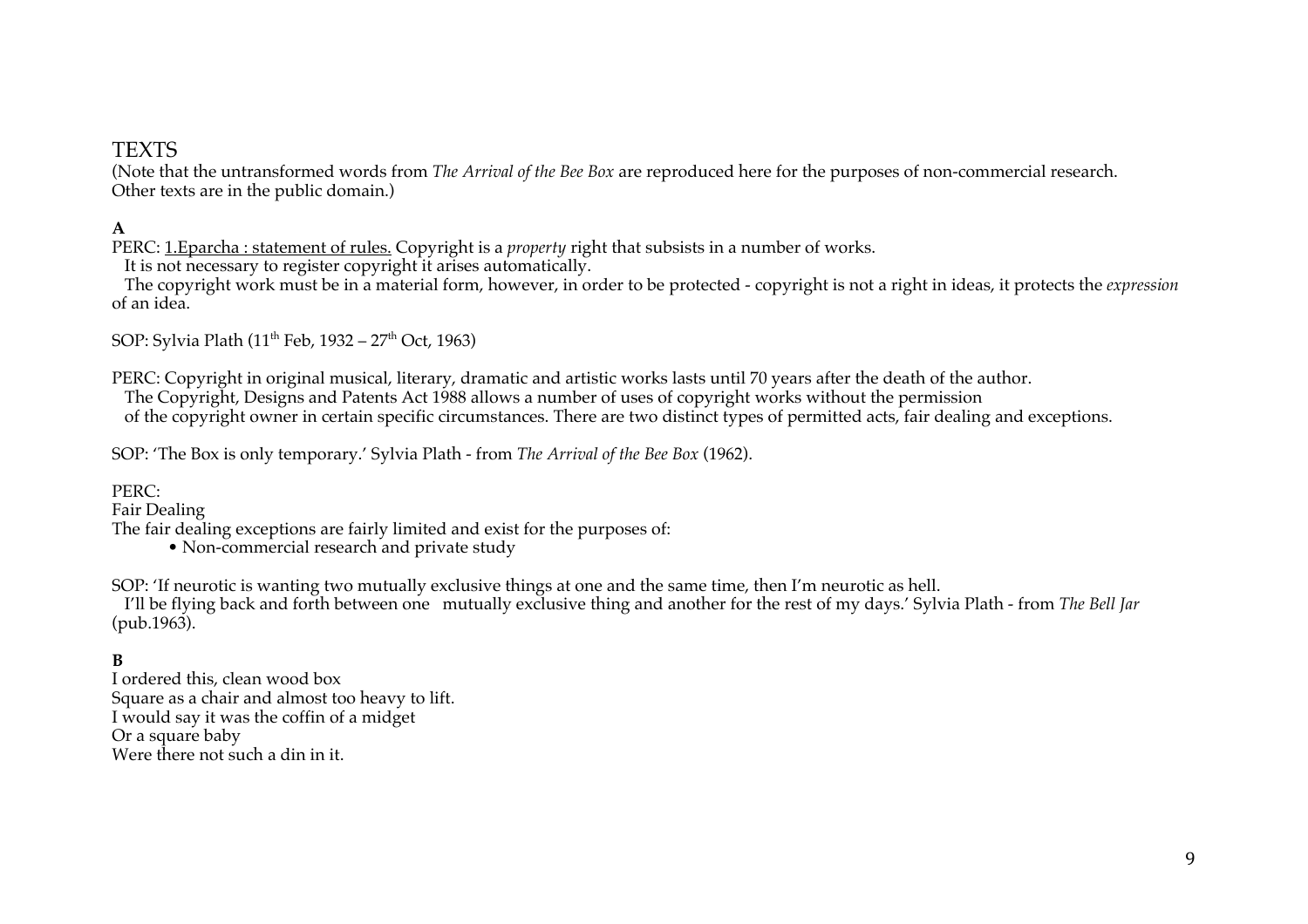# **C**

2: Metarcha: basic tuning and rhythm to be employed**.** SOCRATES: 'For surely the poets tell us that they bring us songs culled from springs flowing with honey in certain gardens and groves of the Muses, just like bees, flying about like they do.' TIMOTHEUS: 'and now Timotheus opens the Muse's chambered treasury of many hymns and gives kithara-playing new life with eleven-stroke metres and rhythms.'

### **D**

The box is locked, it is dangerous. I have to live with it overnight And I can't keep away from it. There are no windows, so I can't see what is in there. There is only a little grid, no exit.

#### **E**

3: Katatropa: first development. '[Pindar]...was eclectic, like the bee, and culled beauty from every quarter, putting it together again in a unique symbolic fusion, so that, while not ceasing to be what it was, it became in addition something new.'

#### **F**

I put my eye to the grid. It is dark, dark, With the swarmy feeling of African hands Minute and shrunk for export, Black on black, angrily clambering.

#### **G**

4: Metakatatropa: second development. In Plato's Ion a poet is like a bee, "a light and winged thing and holy, and never able to compose until he has be-come inspired, and is beside himself, and reason is no longer in him.""

#### **H**

How can I let them out? It is the noise that appalls me most of all, The unintelligible syllables. It is like a Roman mob, Small, taken one by one, but my god, together!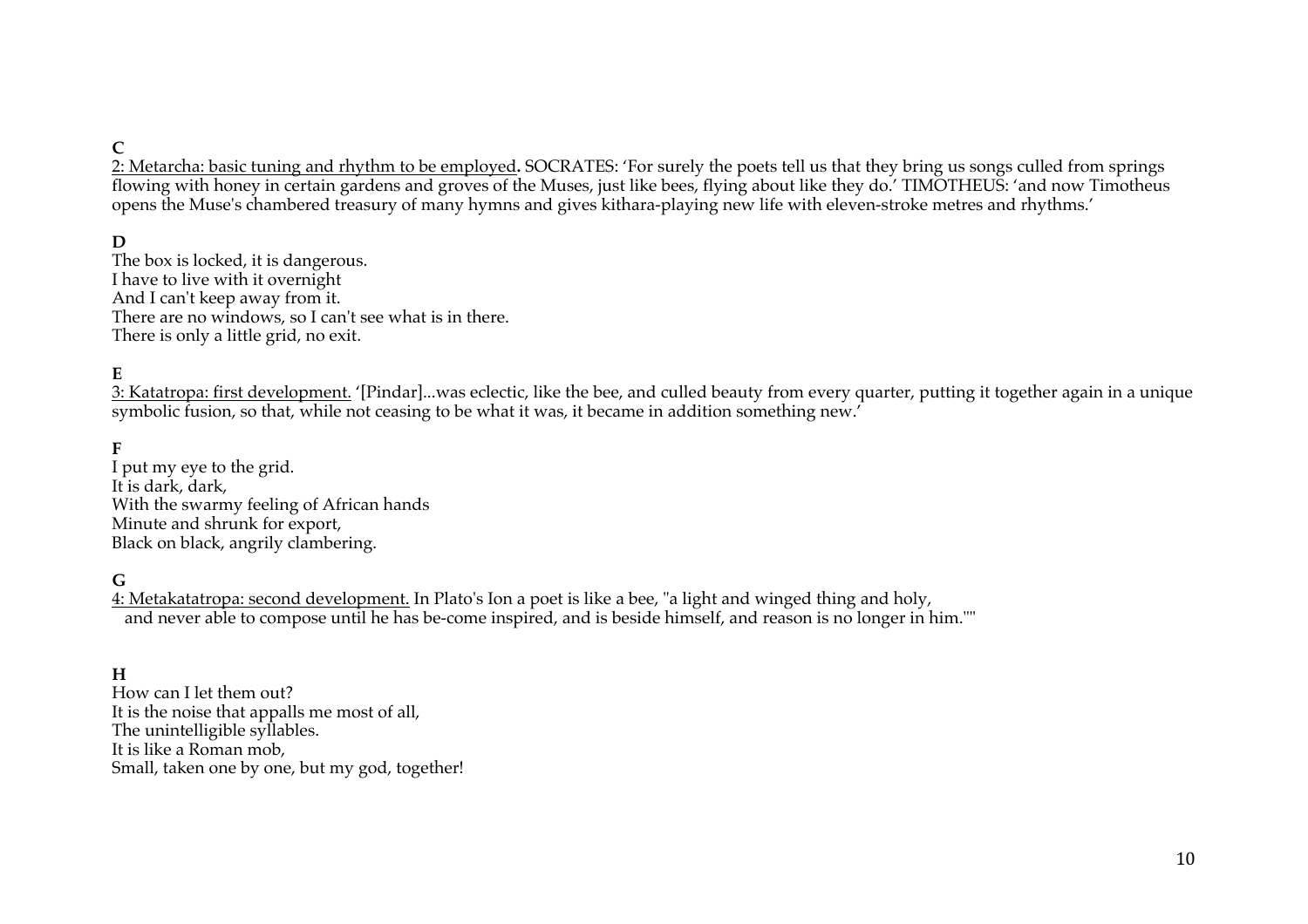**I** 5: Omphalos: central point. PINDAR: 'The choicest hymn of praise flits from theme to theme, like a bee.'

| <i>i</i> volui tibi suaviloquenti        |                                          |
|------------------------------------------|------------------------------------------|
|                                          | Gold-mouthed would I have for you        |
| carmine Pierio rationem exponere nostram | Pierio song to explain the nature of our |
| et quasi musaeo dulci contingere melle   | I Musaeus happen and as a sweet honey    |
|                                          |                                          |

**J** I lay my ear to furious Latin. I am not a Caesar. I have simply ordered a box of maniacs. They can be sent back. They can die, I need feed them nothing, I am the owner.

## **K**

6: Sphragis: conclusion in which poet refers to himself. TIMOTHEUS: ''tis the debauchers of the ancient music, them I keep off, the tune torturers who shriek as long, and shrill as loud, as any common crier. 'TIMOTHEUS: 'and now Timotheus opens the Muse's chambered treasury of many hymns and gives kithara-playing new life with eleven-stroke metres and rhythms.'

#### **L**

I wonder how hungry they are. I wonder if they would forget me If I just undid the locks and stood back and turned into a tree. There is the laburnum, its blond colonnades, And the petticoats of the cherry.

#### **M**

7: Epilogus: coda. PINDAR: 'But by the will of heaven there came to nourish him, with gentle care, the sweet and harmless venom of the bees.'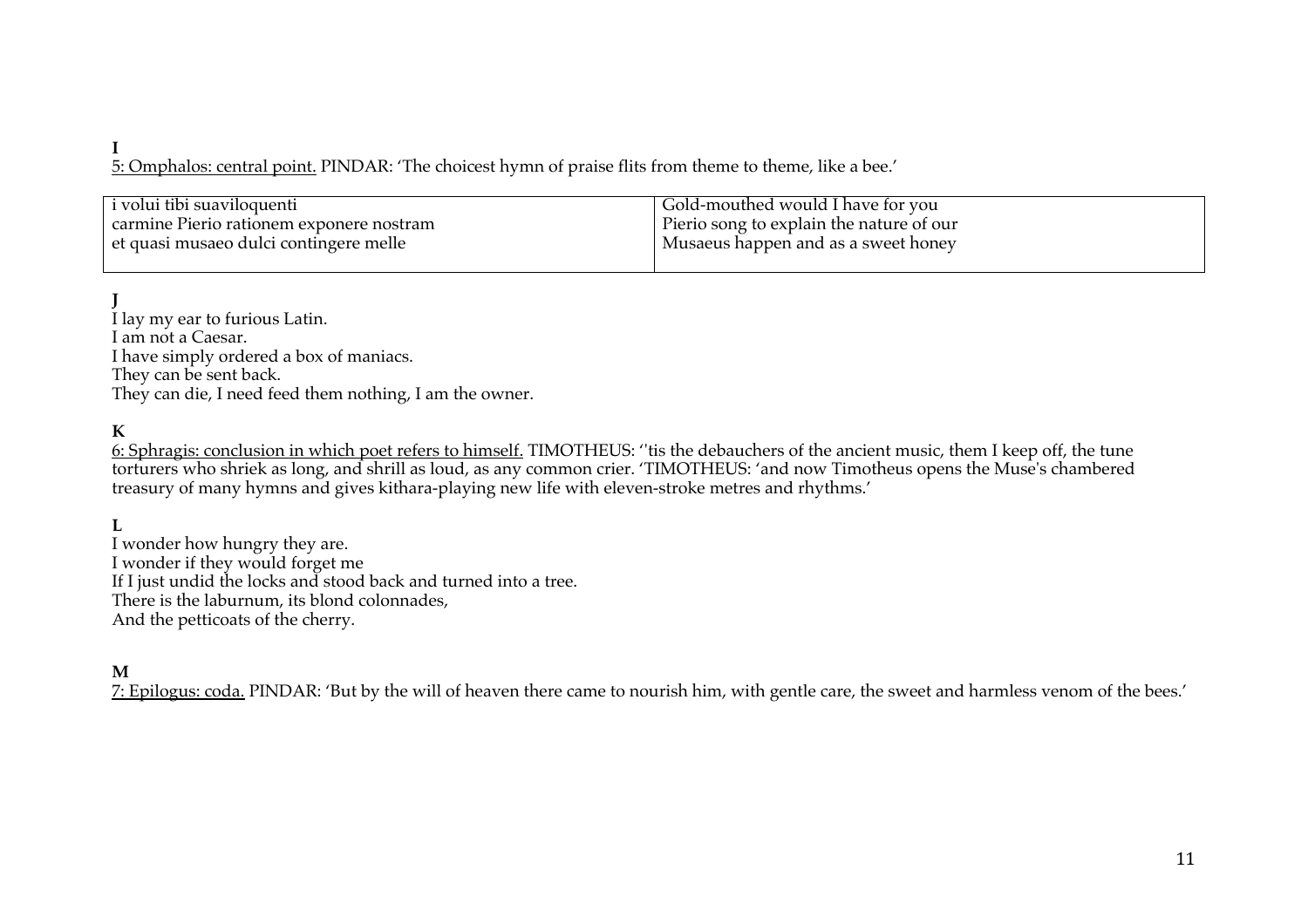## **N**

They might ignore me immediately In my moon suit and funeral veil. I am no source of honey So why should they turn on me? Tomorrow I will be sweet God, I will set them free. The box is only temporary.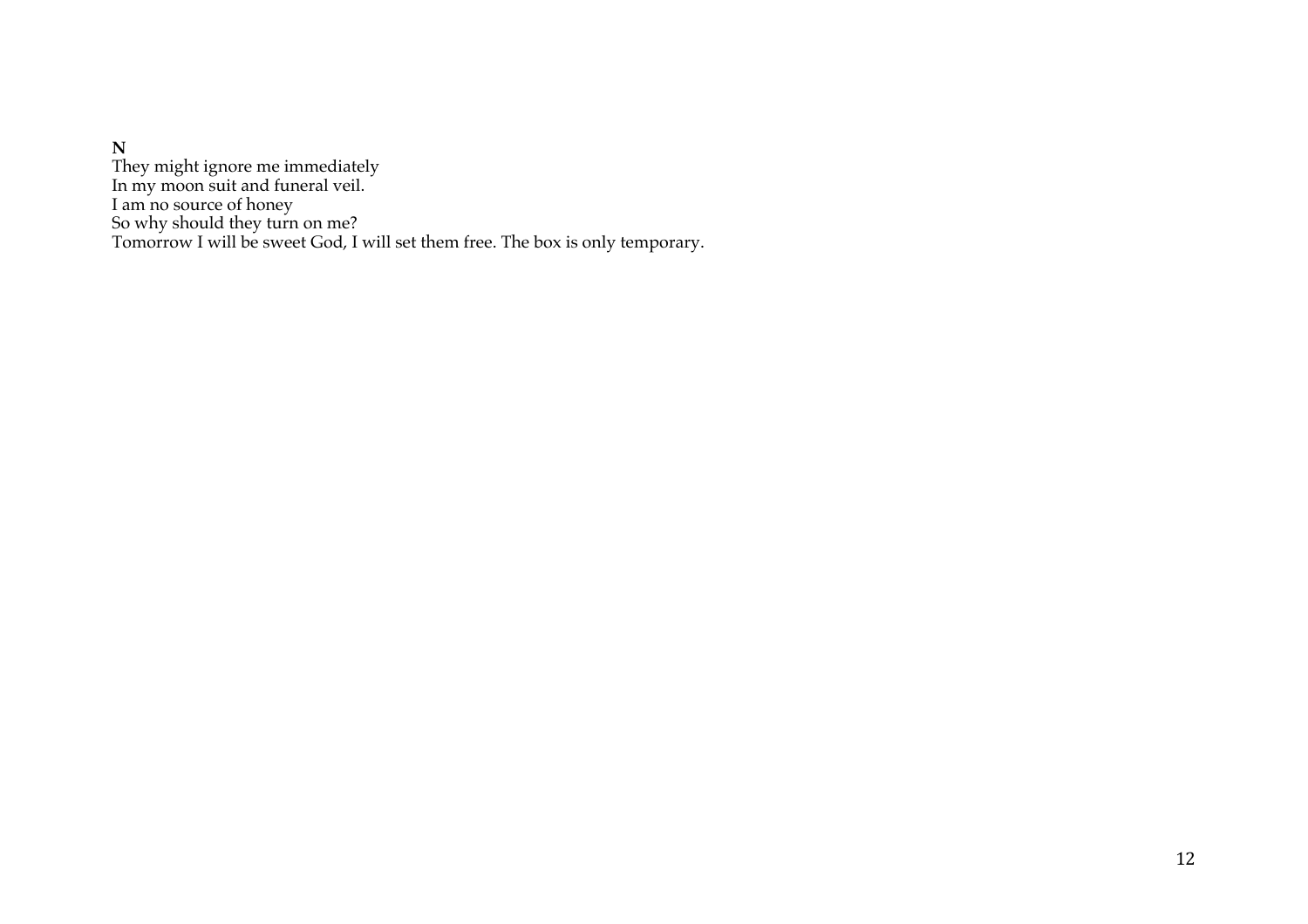# The Arrival of the Beat Box

Kelvin Thomson

 $\boxed{[0:00]\mathbf{A}}$ [SCRIPT 1.]\* PERCUSSIONIST: [ST\*+G\*] 1. EPARCHA : (statement of rules): Copyright is a *property* right that subsists in a number of works. It is not necessary to register copyright it arises automatically. The copyright work must be in a material form, however, in order to be protected - copyright is not a right in ideas, it protects the *expression* of an idea. SOPRANO: [SV\*] Sylvia Plath PERCUSSIONIST: Lullaby. SOPRANO: (11th February, 1932... PERCUSSIONIST: Vindictively. SOPRANO: to the 27th October, 1963). PERCUSSIONIST: Copyright in original music, literary, dramatic and artistic works lasts until 70 years after the death of the author. The Copyright, Designs and Patents Act 1988 allows a number of uses of copyright works without the permission of the copyright owner in certain specific circumstances. There are two distinct types of permitted acts, fair dealing and exceptions. SOPRANO: 'The Box is only temporary.' PERCUSSIONIST: Jokingly. SOPRANO: Sylvia Plath... PERCUSSIONIST: Calmly. SOPRANO: from *The Arrival of the Bee Box* (1962). PERCUSSIONIST: Fair Dealing The fair dealing exceptions are fairly limited and exist for the purposes of: SOPRANO: Non-commercial research and private... BOTH: study. SOPRANO: 'If neurotic is wanting two mutually exclusive things at one and the same time, then I'm as neurotic as hell. I'll be flying back and forth between one mutually exclusive thing and another for the rest of my days.' Sylvia Plath - from *The Bell Jar* (pub. 1963). 40" in collaboration with Danae Eleni-Soprano and Enrico Bertelli-Percussion

*(\*See performance guidelines)*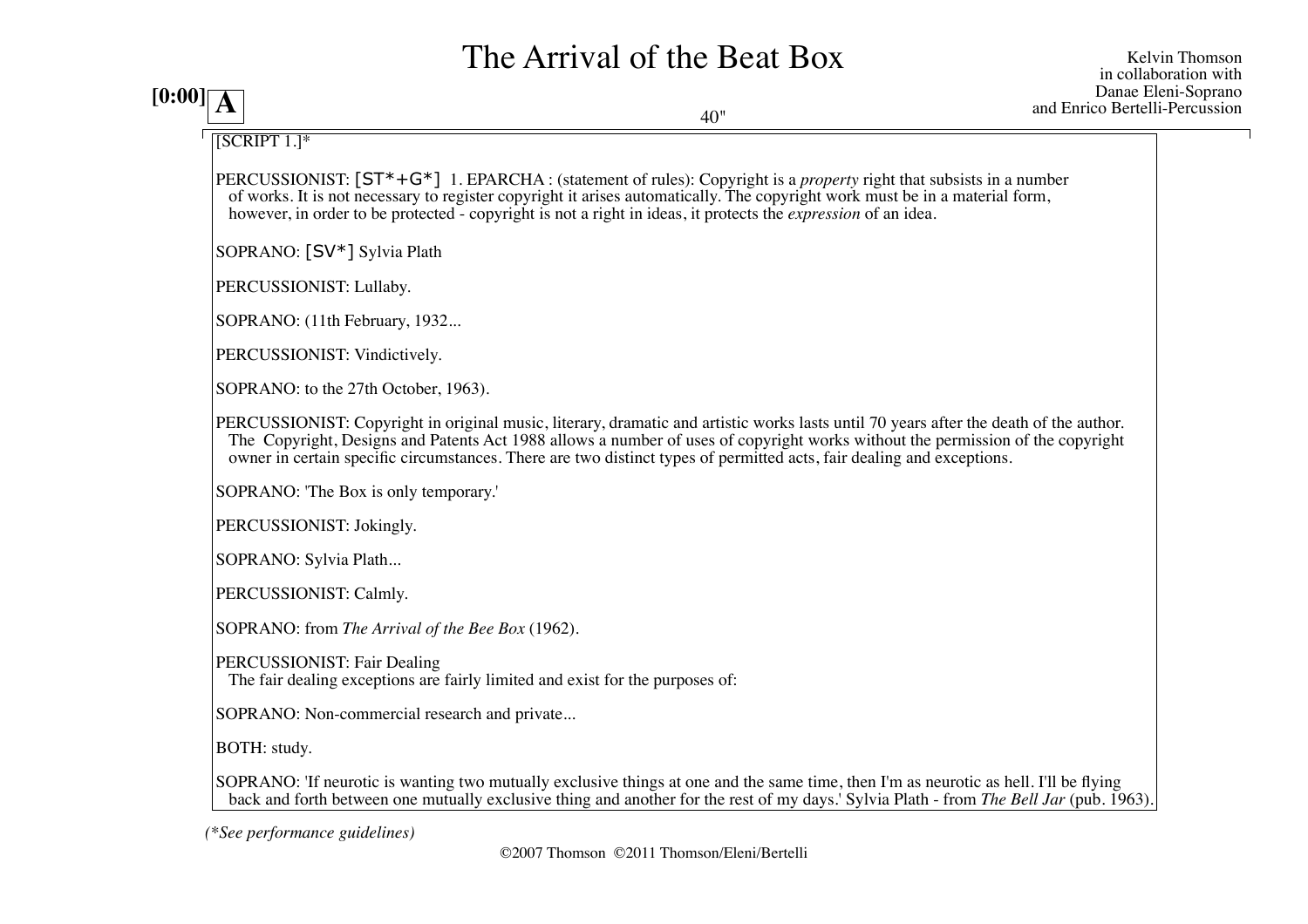

/ti zpw að ni - fpk/

ti saw eth niff - oc

 $tij - dm/$ 

 $teq$  -  $dim$ 

 $\sqrt{2}$ :  $\theta$  eawks

 $rO$  a eraugs)

 $/$ vp  $\theta$ 

 $\int$  *to*  $\alpha$ 



 $\overline{2}$ 

Perc.<br>Spk./Gest.

 $rac{4}{4}$ [G]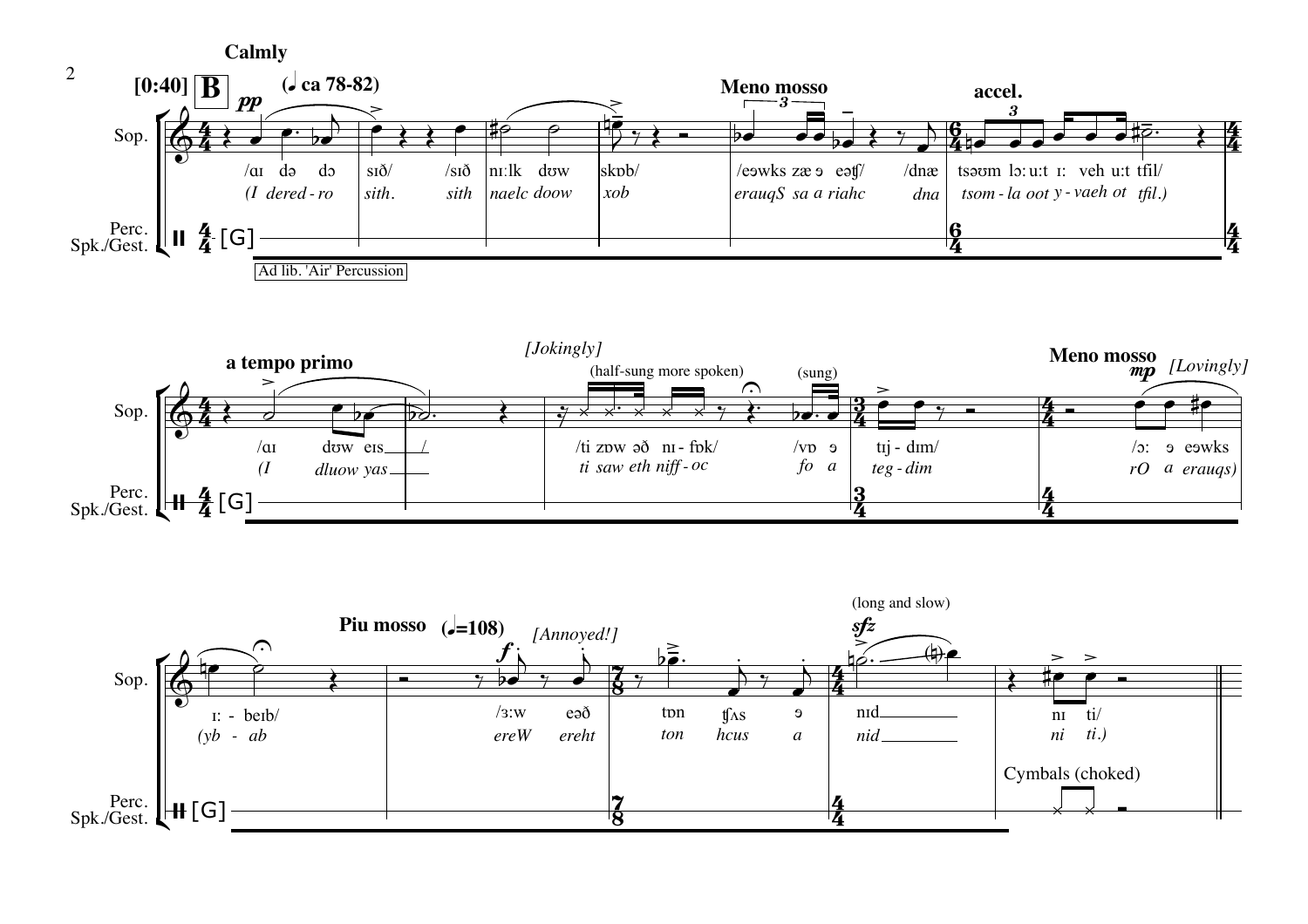

60"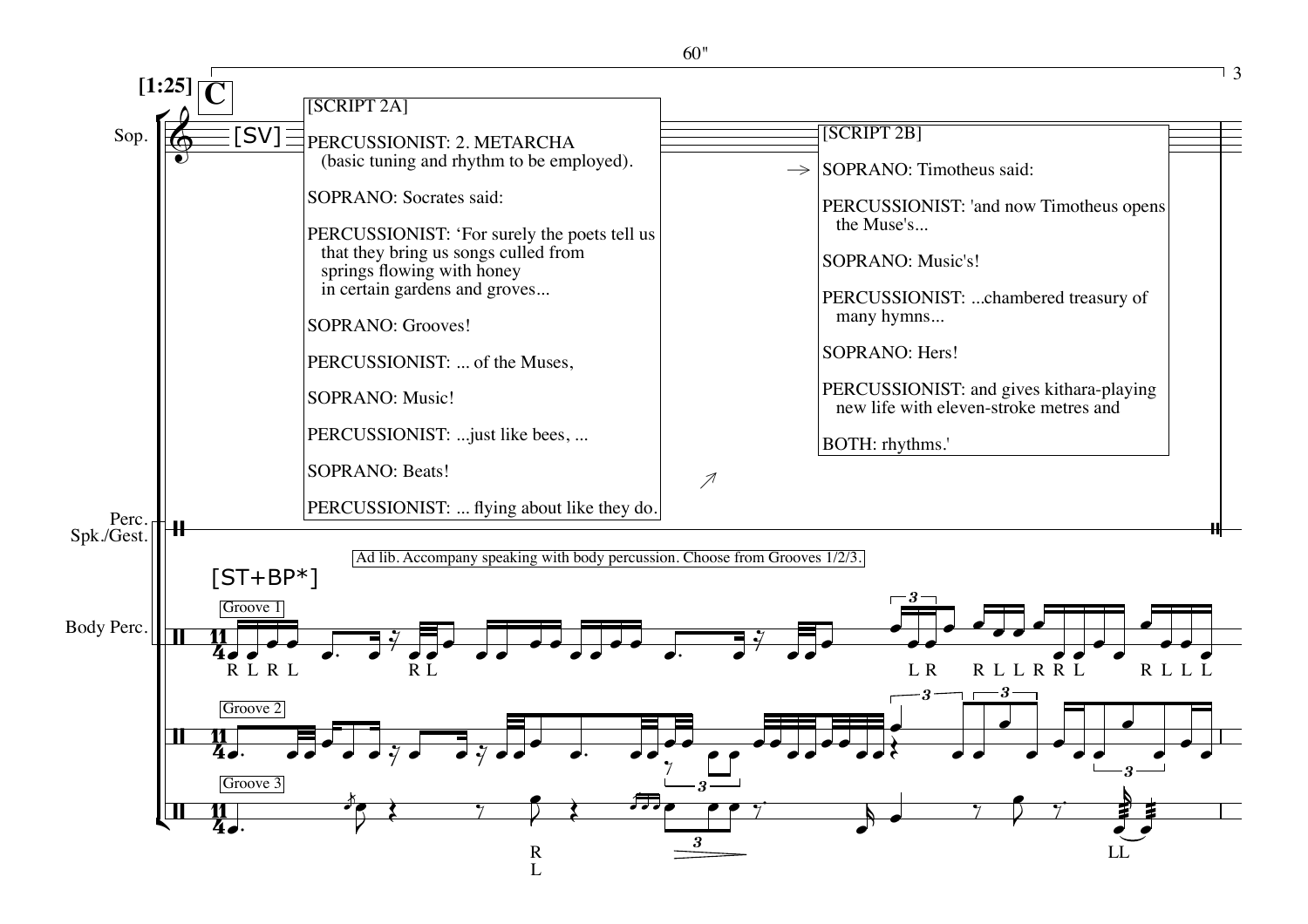# D (Perc.) and D (Sop.) are performed simultaneously. Timing of each part is independent.



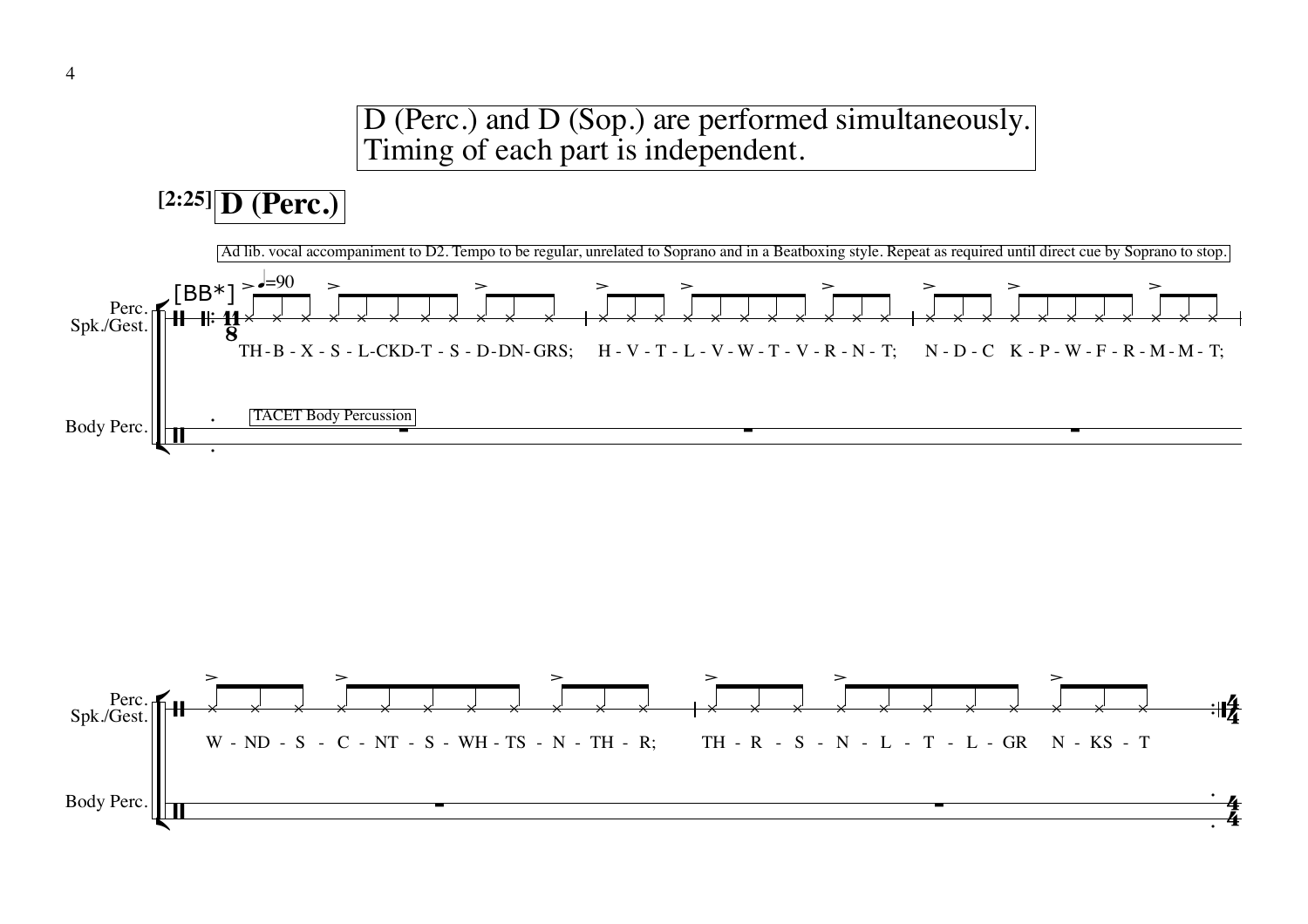



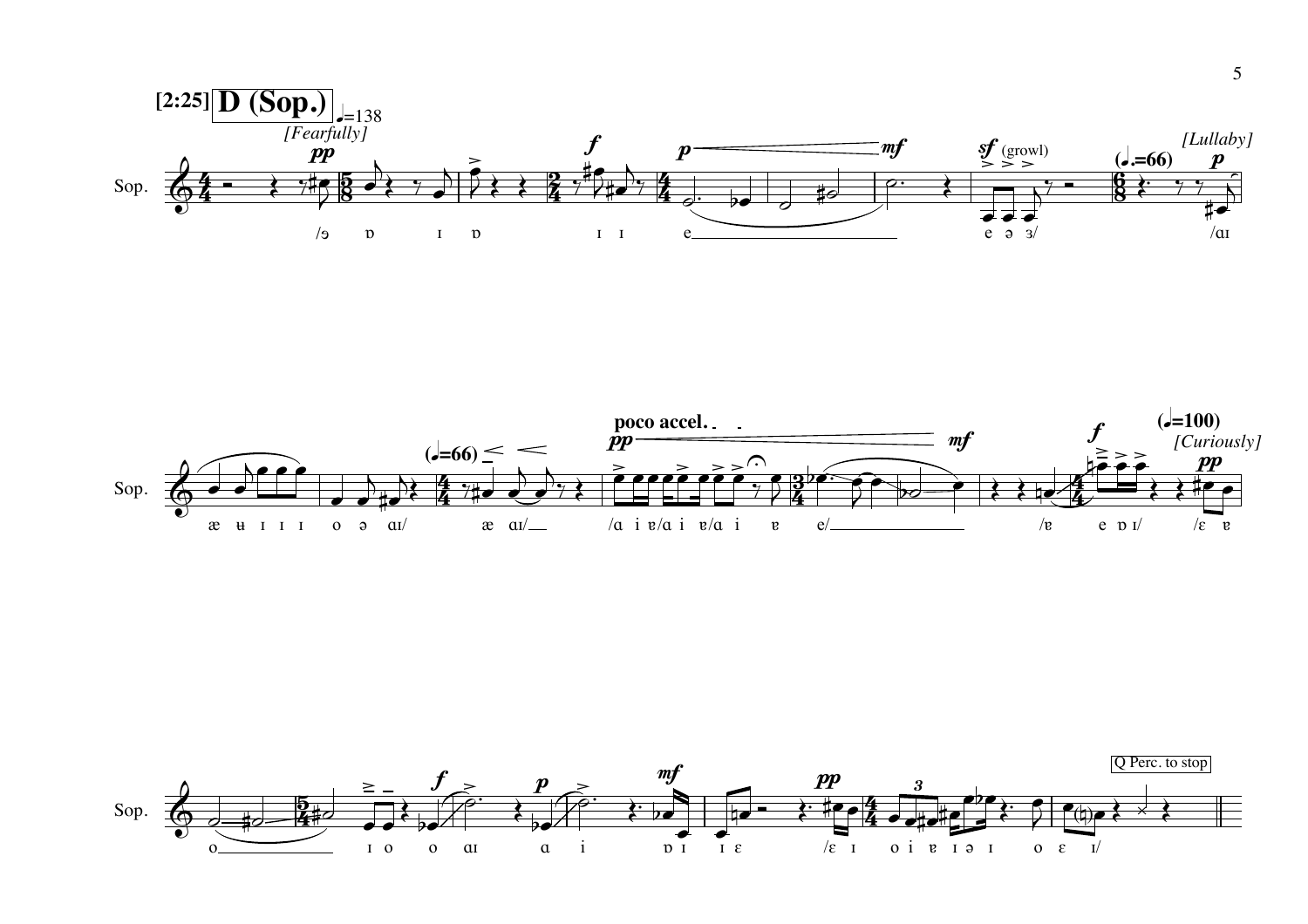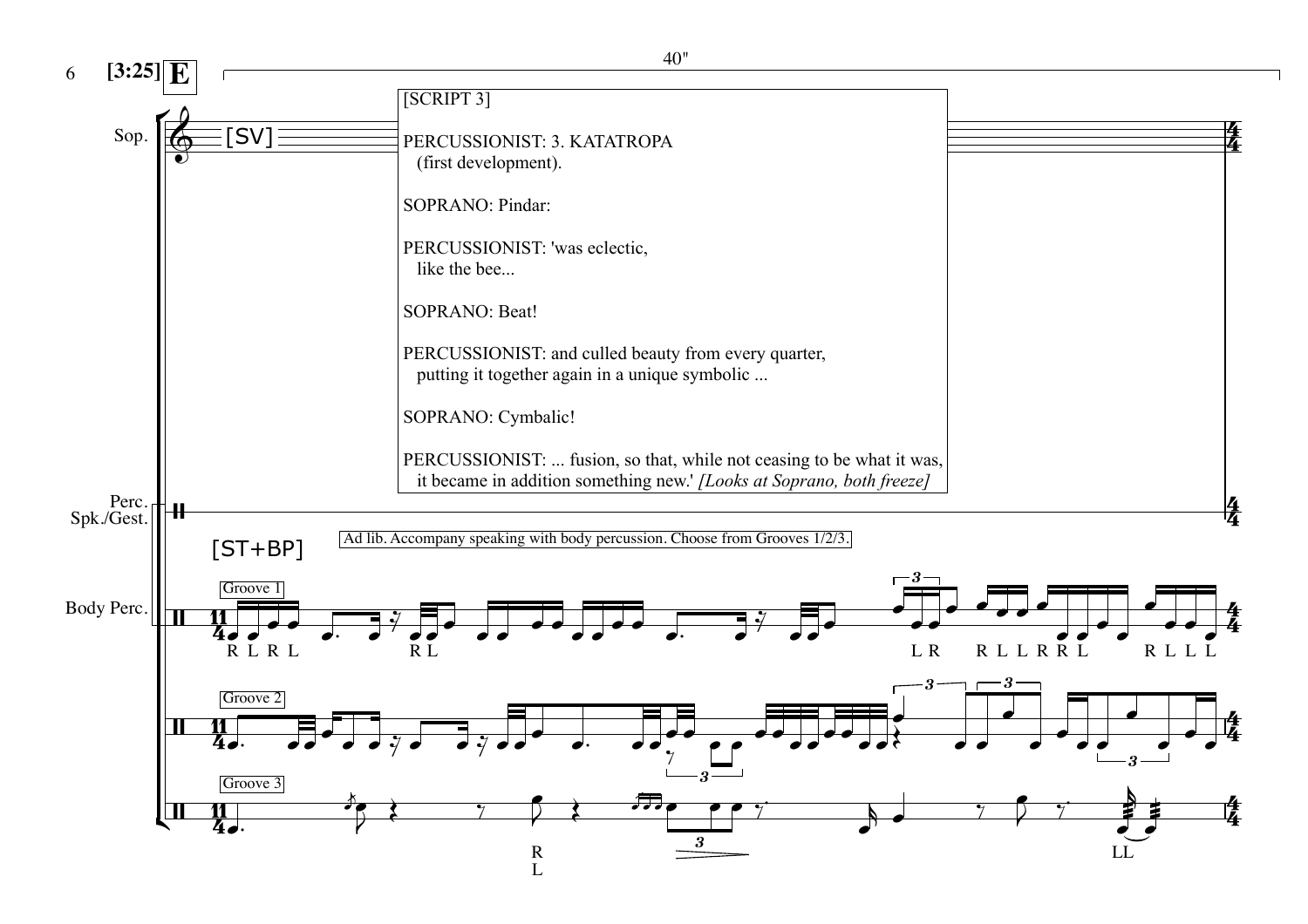



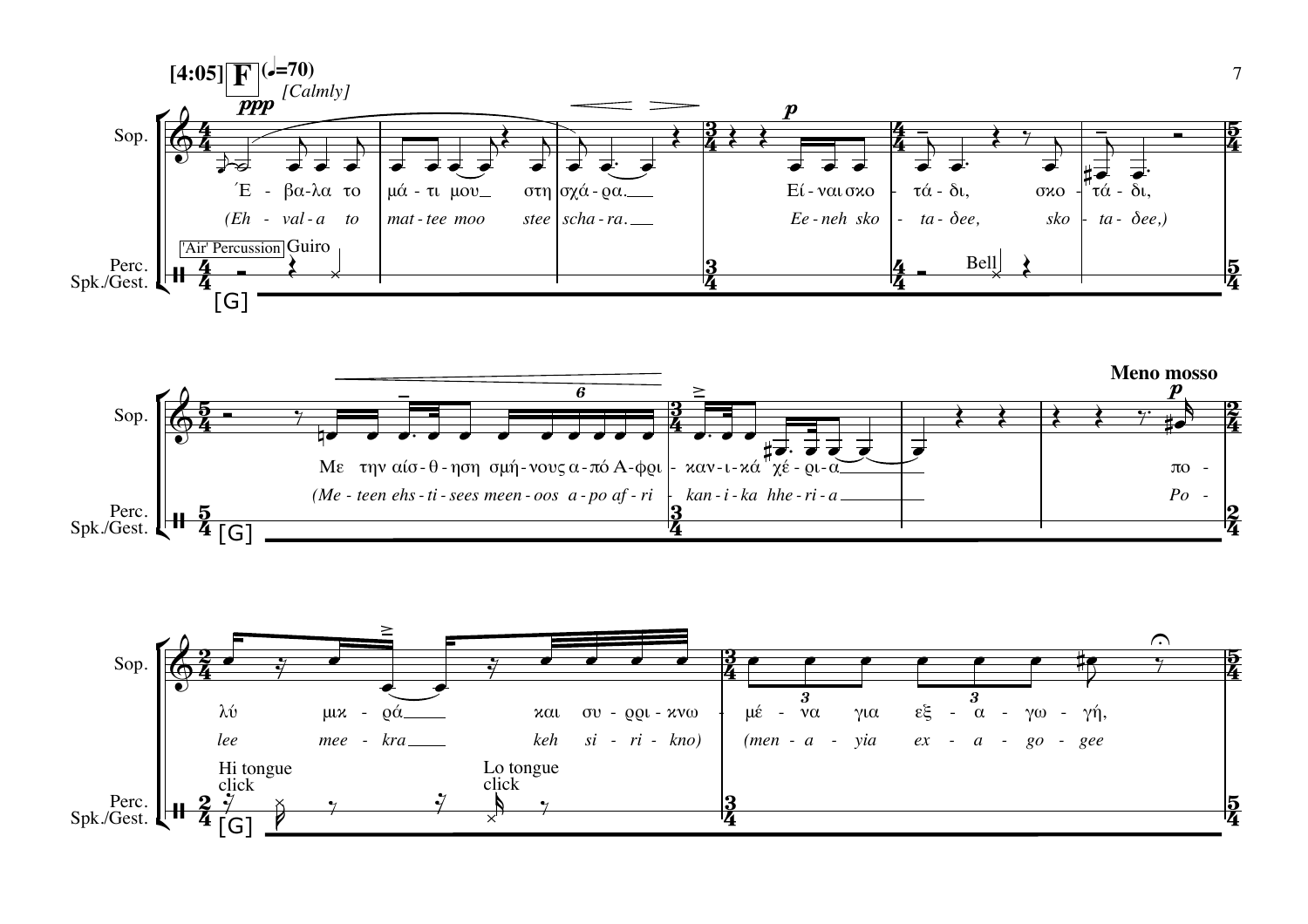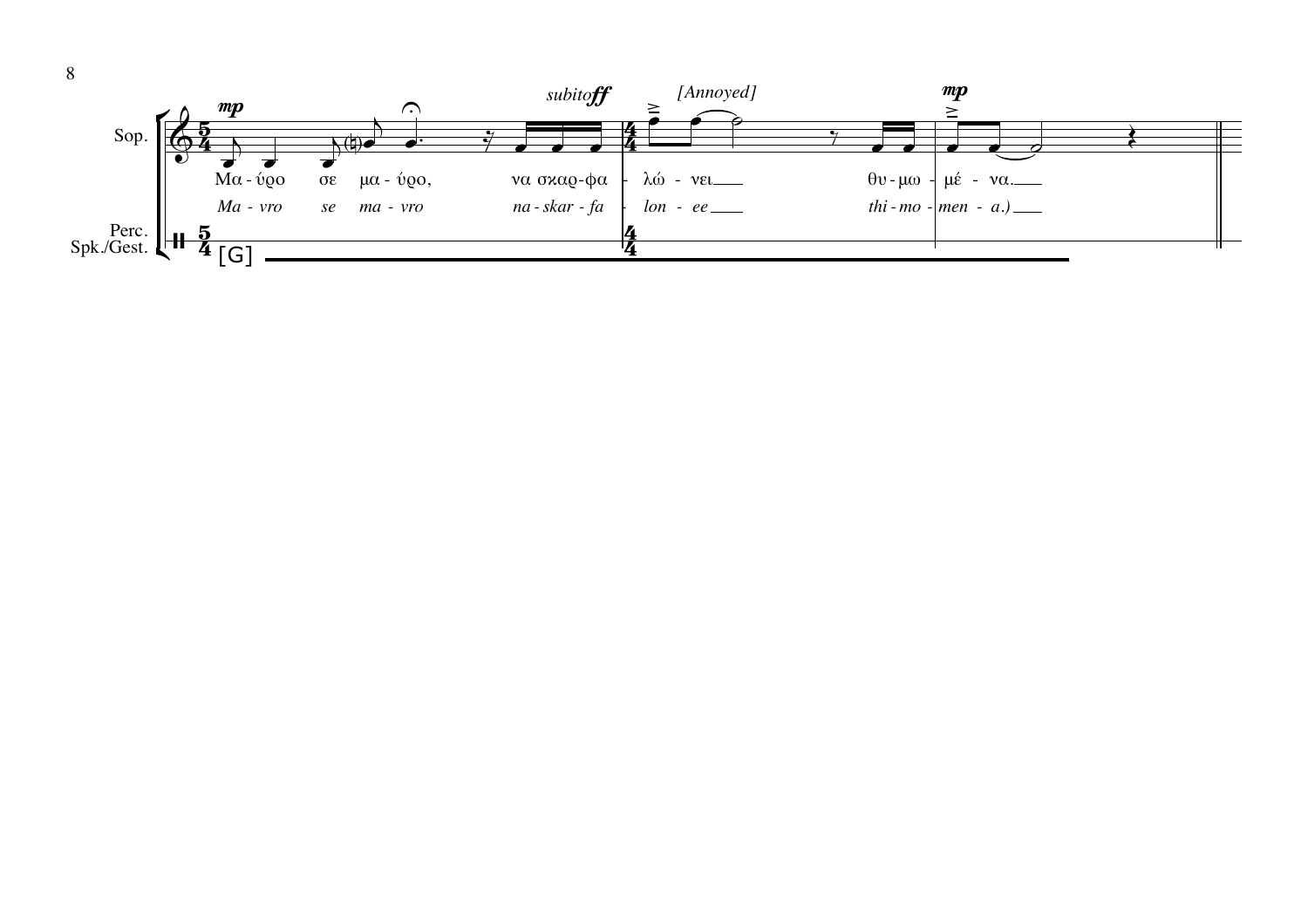

25"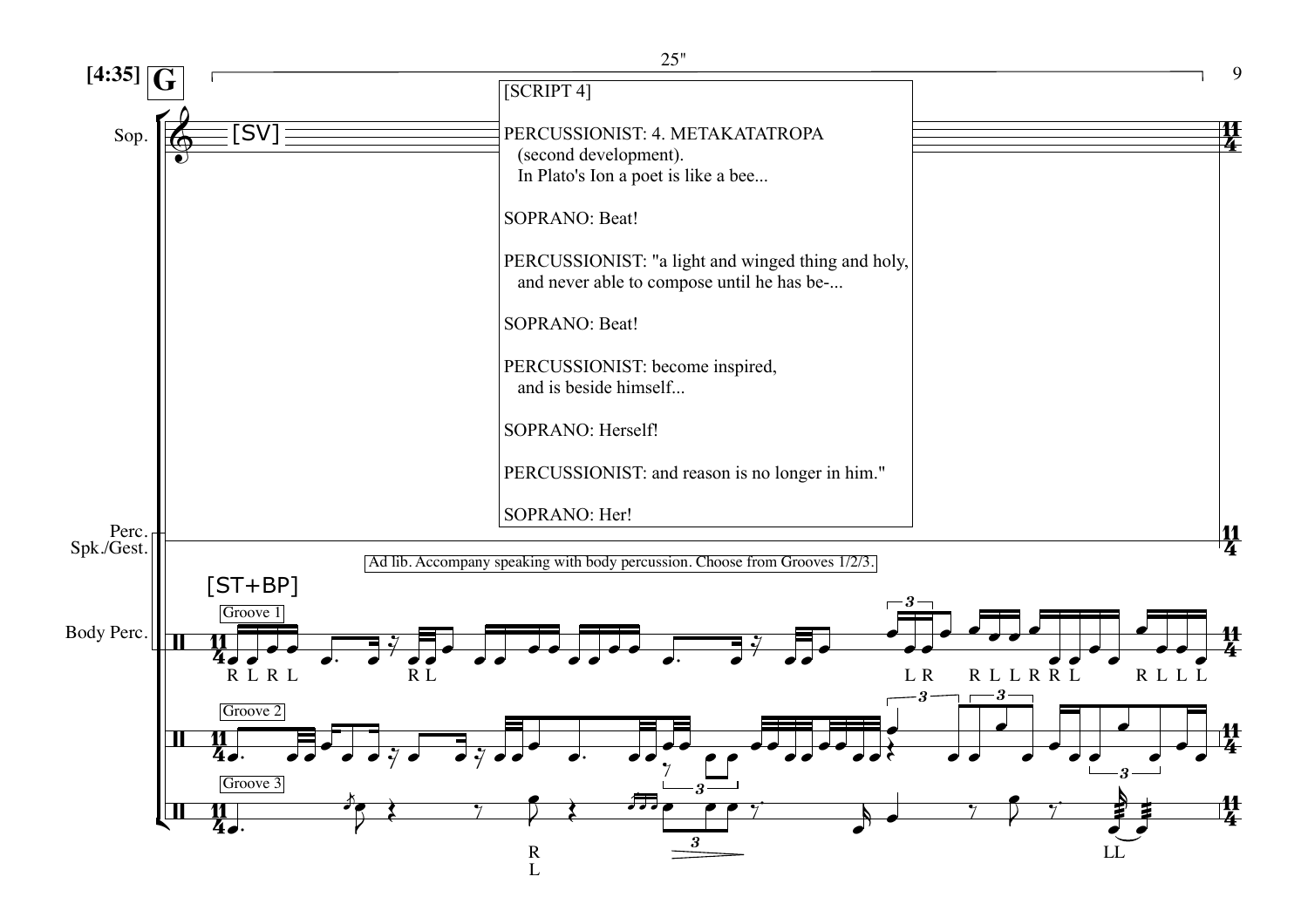# H (Perc.) and H (Sop.) are performed simultaneously. Timing of each part is independent.

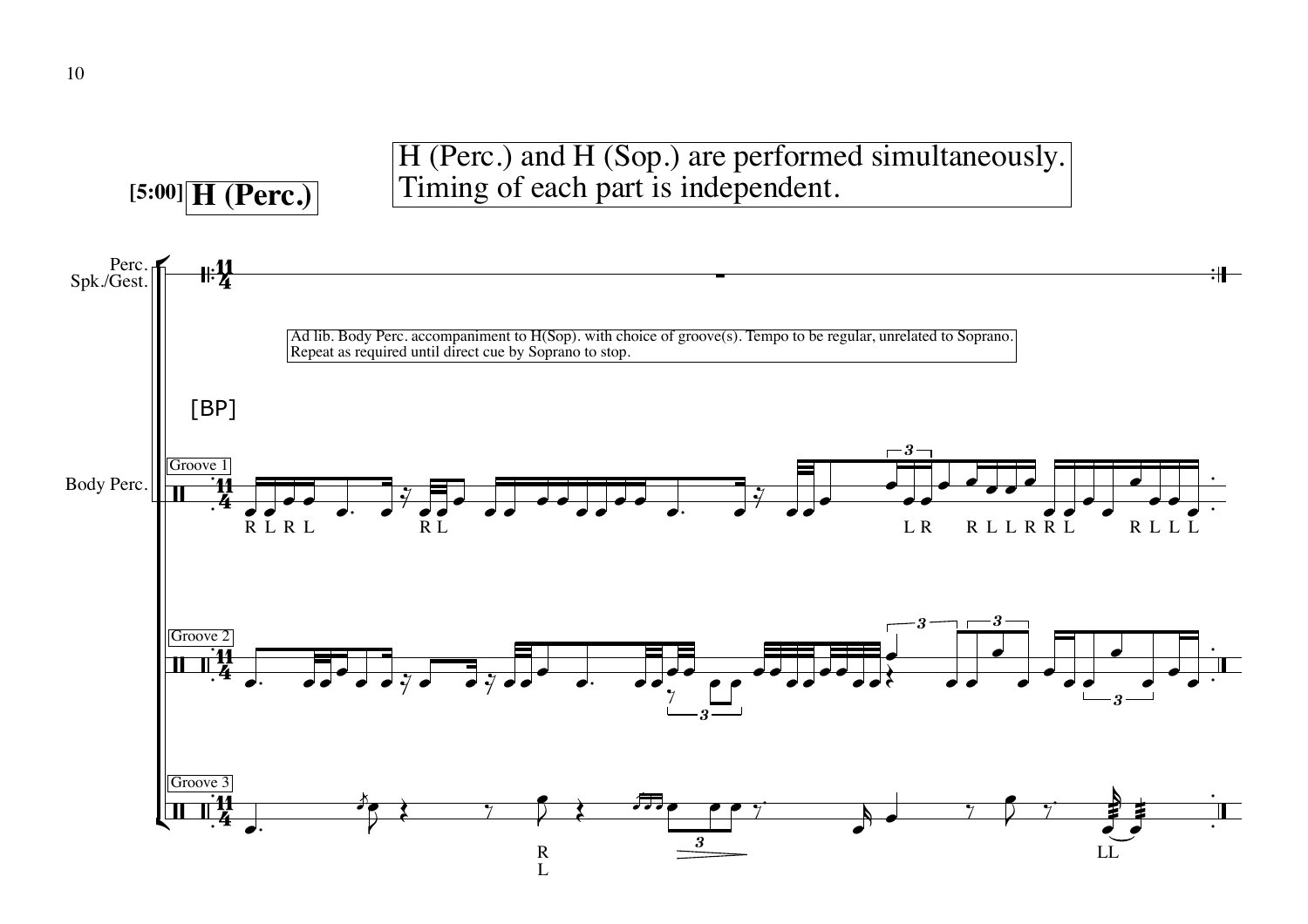



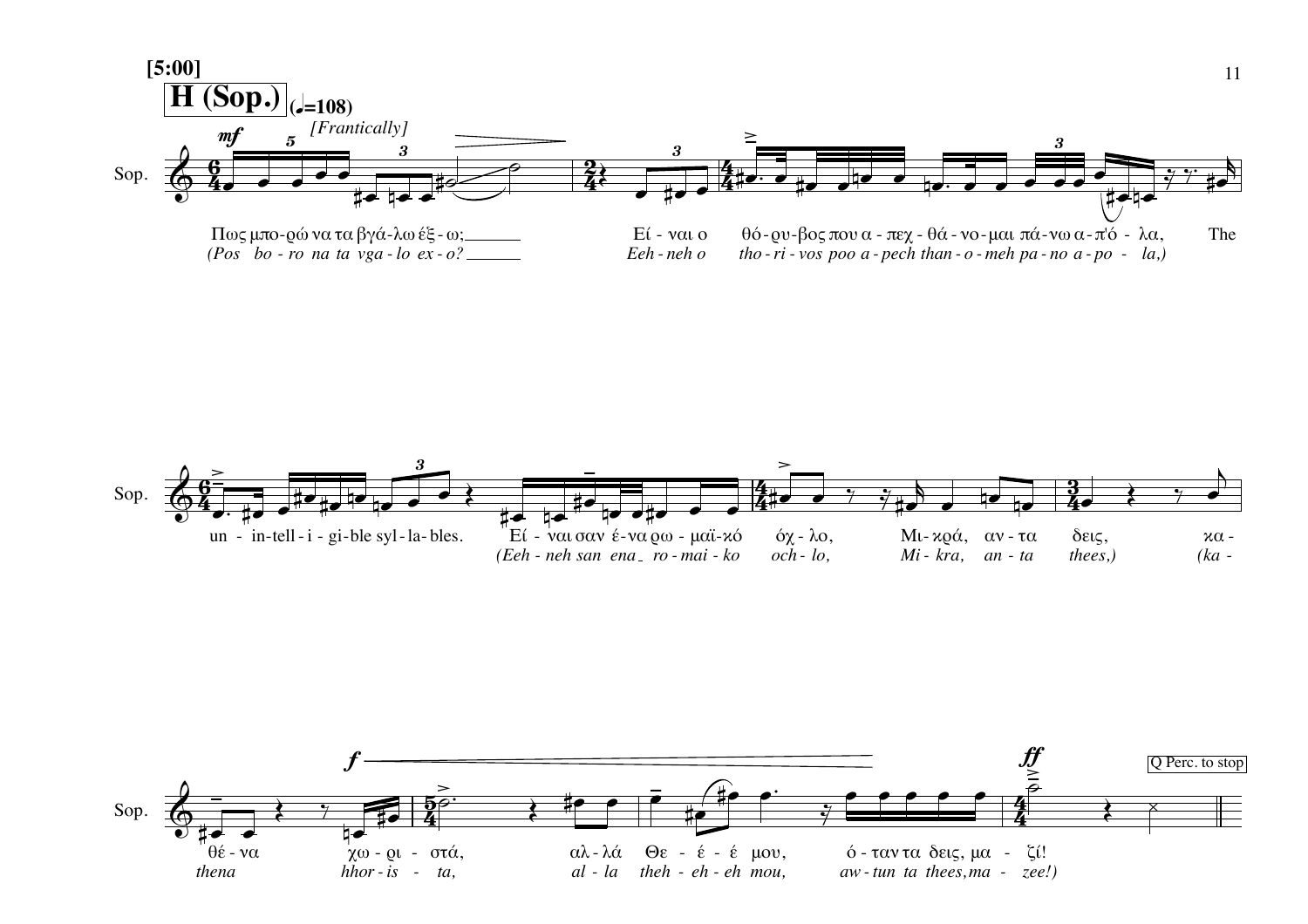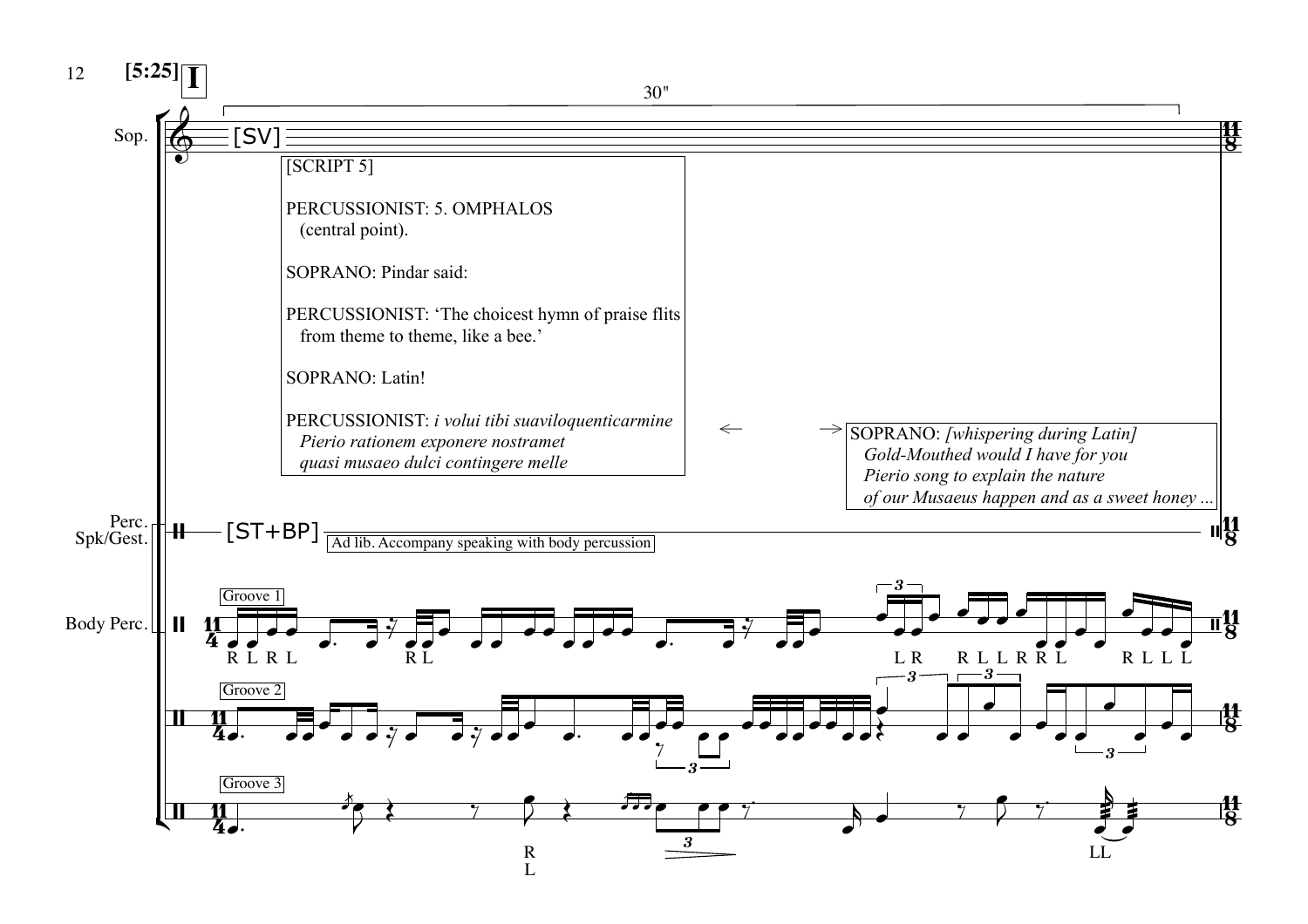# THIS PAGE IS INTENTIONALLY BLANK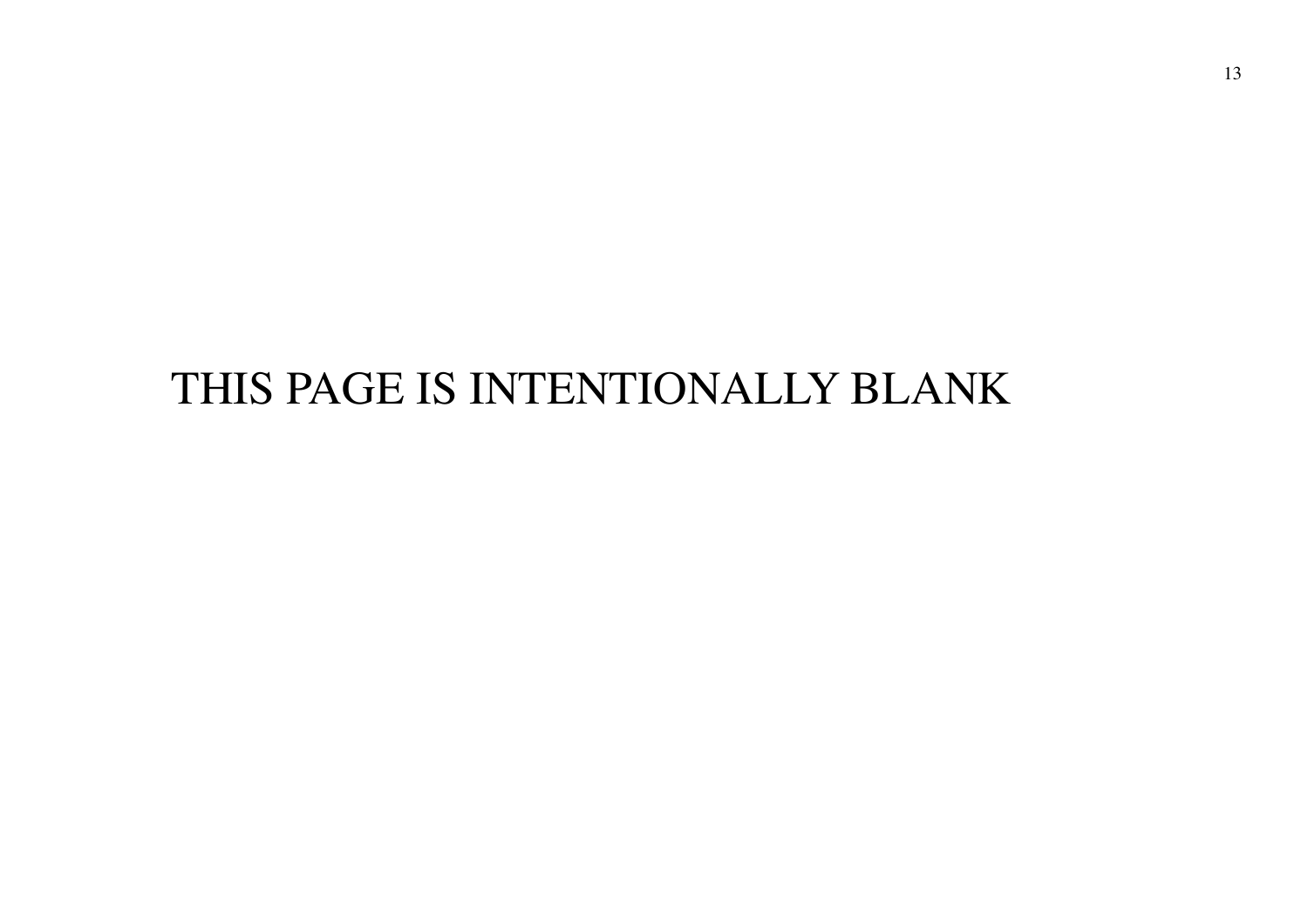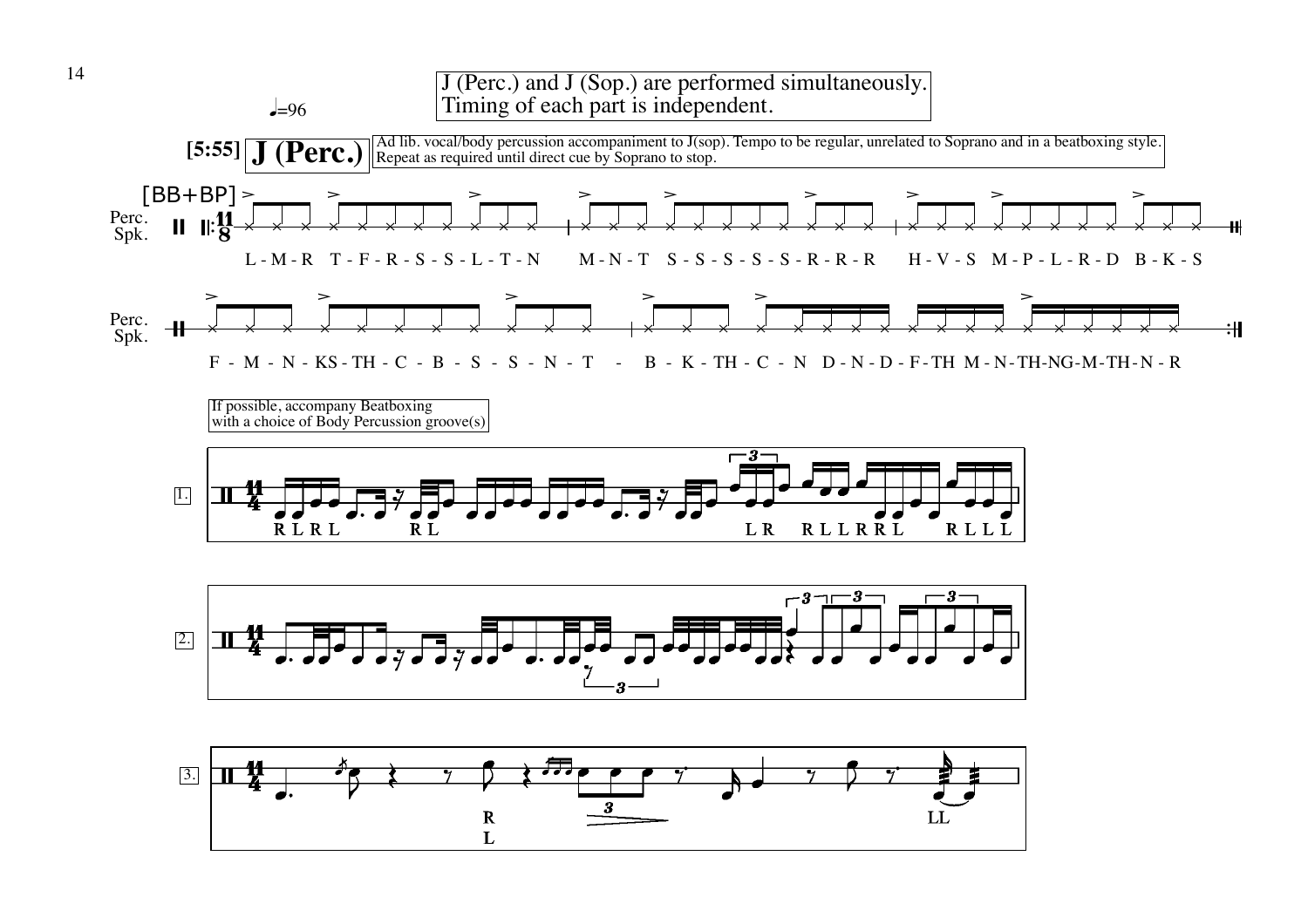



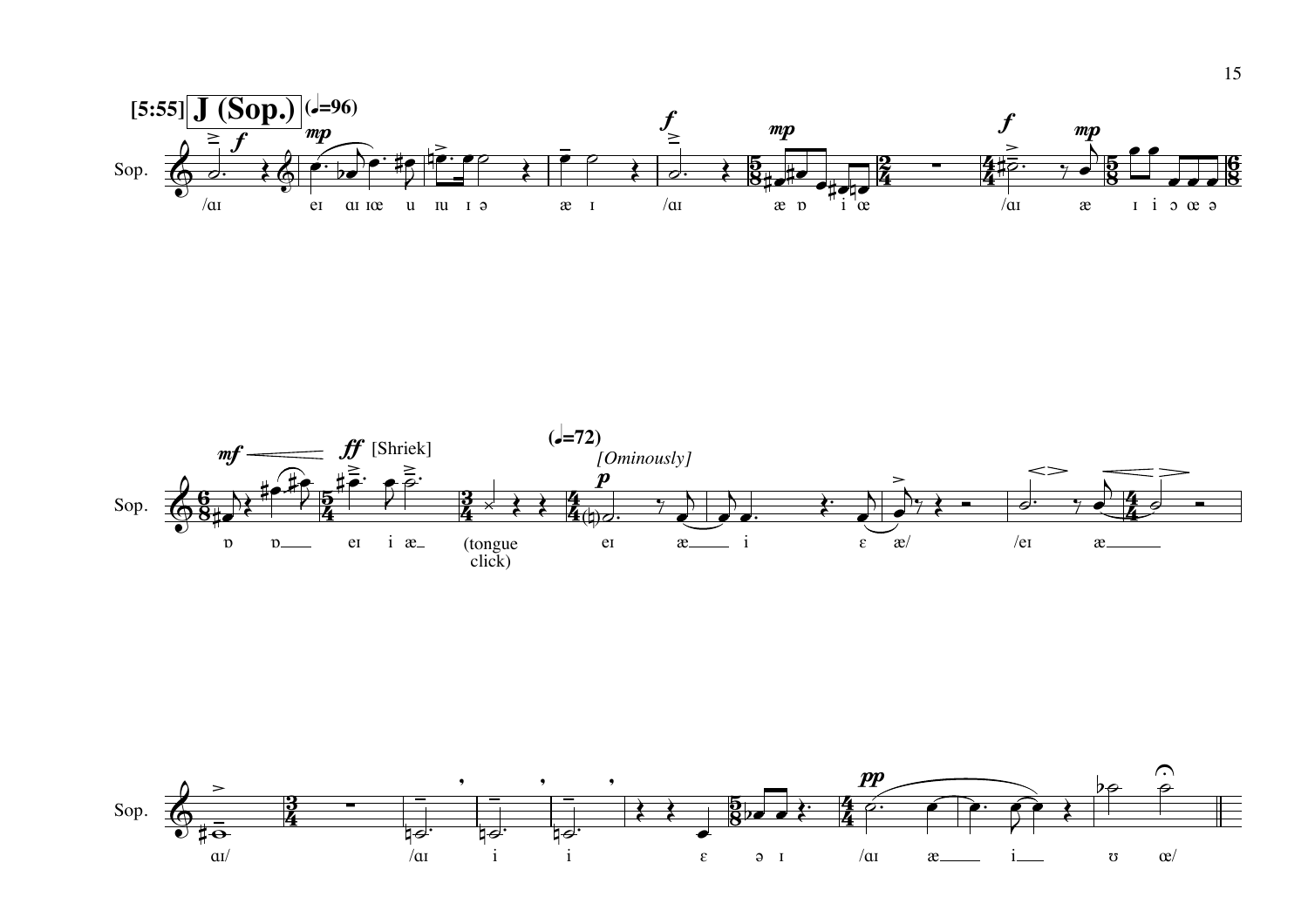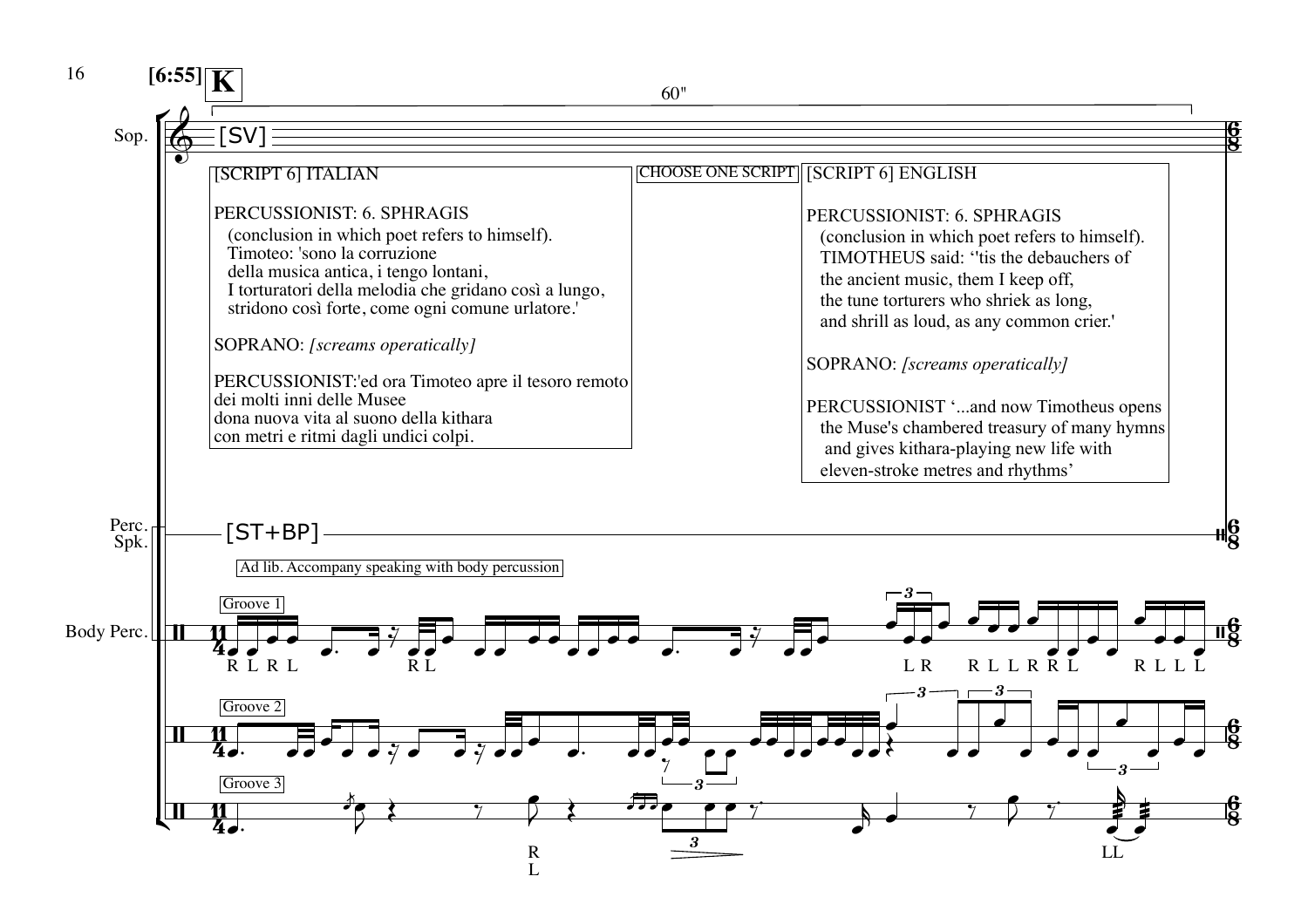



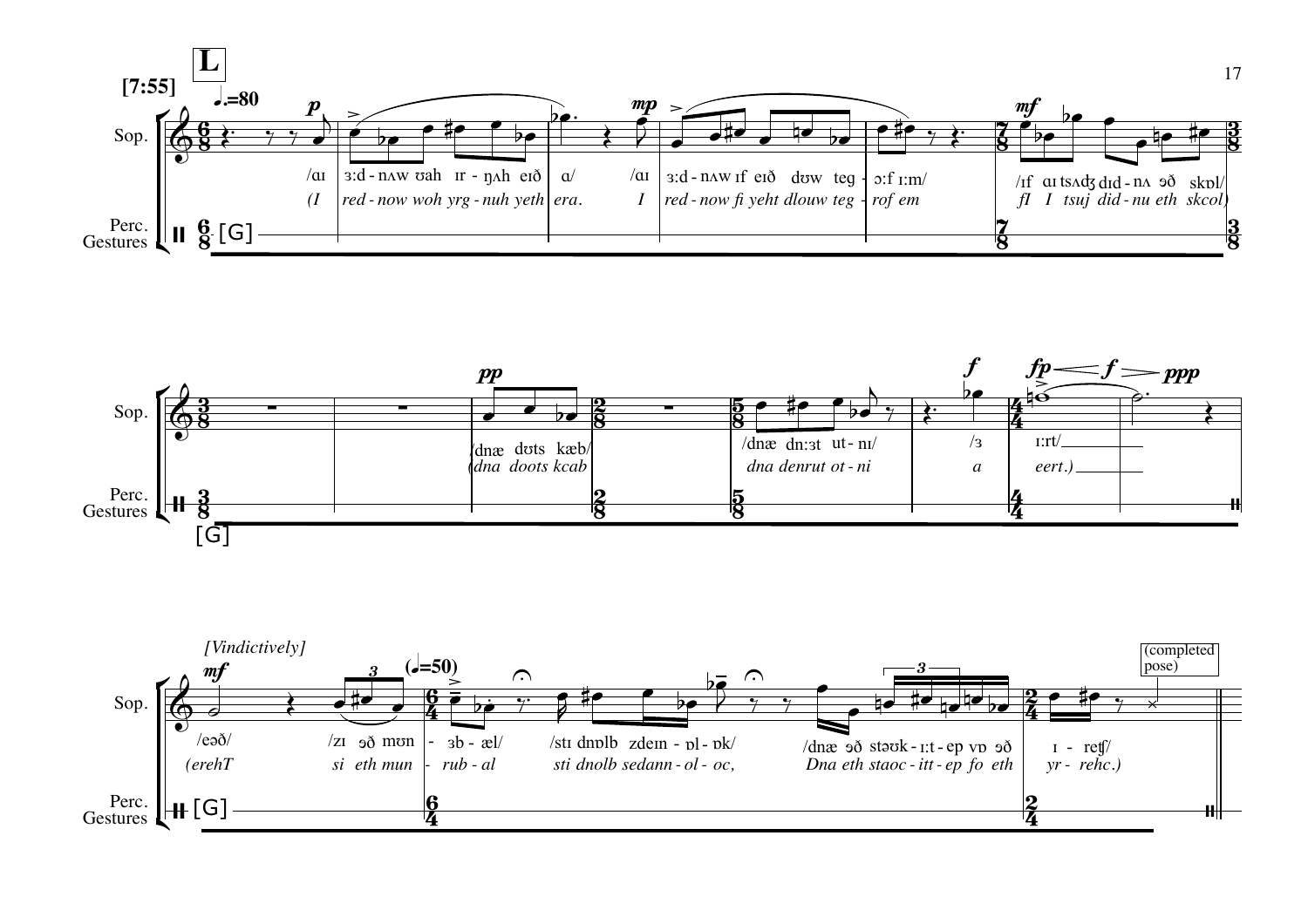| 18<br>[8:35]        | M (Mime Sequence)                                                                                                                                                                                                                       | 40"                                                                                                                                                                                                                                                                                                                                                                                                                                                                                                                                                                                                                                                                                        |                |
|---------------------|-----------------------------------------------------------------------------------------------------------------------------------------------------------------------------------------------------------------------------------------|--------------------------------------------------------------------------------------------------------------------------------------------------------------------------------------------------------------------------------------------------------------------------------------------------------------------------------------------------------------------------------------------------------------------------------------------------------------------------------------------------------------------------------------------------------------------------------------------------------------------------------------------------------------------------------------------|----------------|
| Sop.                |                                                                                                                                                                                                                                         | [G]                                                                                                                                                                                                                                                                                                                                                                                                                                                                                                                                                                                                                                                                                        | $\frac{13}{4}$ |
| Perc.<br>Spk./Gest. | SCRIPT 7<br>PERCUSSIONIST: 7.EPILOGUS<br>$(coda)$ .<br>PINDAR said: 'But by the will of heaven<br>there came to nourish him,<br>with gentle care, the sweet and harmless<br>venom of the bees.'<br>$\rightarrow$<br>$\leftarrow$ [ST+G] | PERCUSSIONIST AND SOPRANO<br><b>List of 12 Gestures for 24" Mime Sequence:</b><br>1. Copyright Gesture (left hand -stop-sign, right hand - 'Royal' Wave)<br>2. Dumbbell (forearm vertical lift, palm down)<br><b>Percussion instruments:</b><br>3. Bells (index, middle finger)<br>$ 4.$ Guiro (scrape to right)<br>5. Finger Cymbals (two hands, 'tea-party' little fingers)<br>6.Drum-Kit<br>7. Tuning Fork<br><b>Techniques:</b><br>8. Percussion Rolls<br>9. Choked Cymbal<br>10. Elbow Gliss. (Left elbow on drum, Right hand plays on head)<br>Other instruments:<br>11.'Air' Guitar<br>12. Piano sideways, (two octave ascending scale<br>ending with 'chucking in the bin' motion) | $\frac{3}{4}$  |